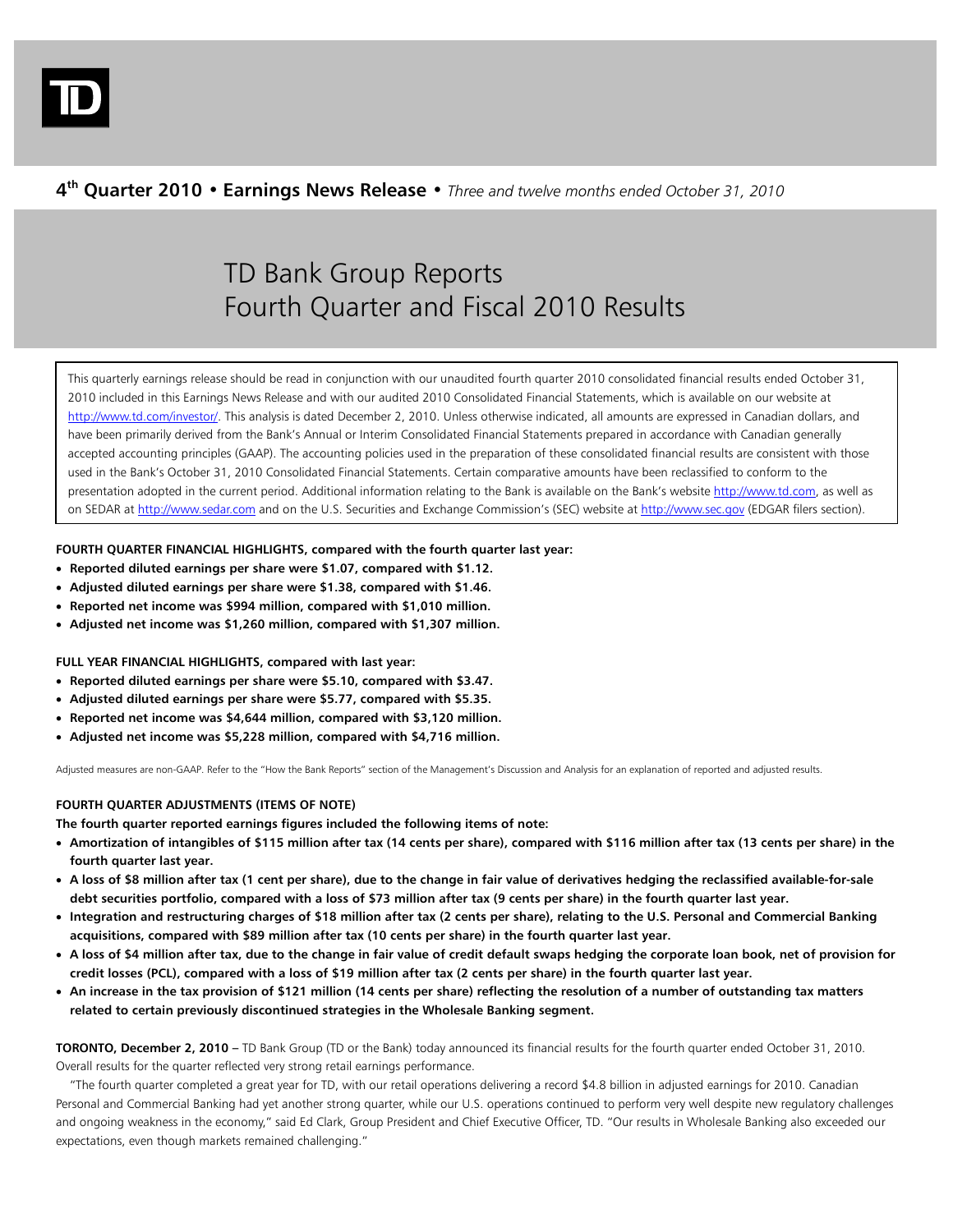#### **Canadian Personal and Commercial Banking**

Canadian Personal and Commercial Banking posted earnings of \$773 million in the fourth quarter, up 24% from the same period last year. Revenue grew 10% while PCL declined by 24%. Expenses increased by 9% due to the timing of business investment initiatives and higher project-related costs. TD Canada Trust (TDCT) reported strong volume growth, primarily in core banking, financing services, real estate secured lending, and insurance. During the quarter, TDCT also announced it will introduce Sunday hours across approximately 300 branches, providing seven-day banking in those branches.

 "For the fourth straight quarter, earnings at Canadian Personal and Commercial Banking grew more than 20%, marking an outstanding year for the business. We continued to win market share, benefitting from our leadership position in branch hours and the ongoing investment in our network," said Tim Hockey, Group Head, Canadian Banking and Insurance, TD. "This quarter, customer satisfaction levels also hit a record by every measure we track, which speaks to our commitment to delivering the absolute best in customer service and convenience. For 2011, we expect healthy but more moderate growth in revenue, as volume growth slows and competitive pricing continues to pressure margins."

#### **Wealth Management**

Global Wealth net income, which excludes TD's reported investment in TD Ameritrade, was \$118 million in the quarter, up 22% from the same period last year, driven by increased fee-based revenue from higher client assets and increased net interest margin. The fourth quarter marked the seventh consecutive quarter of improved profit for the business. TD Ameritrade contributed \$33 million in earnings to the segment, down 44% from the same period last year, due to lower earnings at TD Ameritrade and the translation effect of a stronger Canadian dollar.

 "We see good momentum in the business and we remain competitive in attracting new client assets with our product and service offering," said Mike Pedersen, Group Head, Wealth Management, Direct Channels and Corporate Shared Services, TD. "I'm proud to be leading a business poised for growth."

#### **U.S. Personal and Commercial Banking**

U.S. Personal and Commercial Banking generated US\$257 million in reported net income for the quarter. On an adjusted basis, the segment earned US\$275 million, up 40% from the fourth quarter last year. Revenue in U.S. dollar terms grew 14% from the same period last year, driven by increased loan and deposit volume, wider product spreads, and recent acquisitions. Total PCL dropped to US\$142 million, down 29% compared with the same period last year.

 "TD Bank, America's Most Convenient Bank, finished the year on a high note, delivering US\$1 billion in adjusted earnings for 2010, despite the sluggish pace of recovery of the U.S. economy and the low interest rate environment," said Bharat Masrani, Group Head, U.S. Personal and Commercial Banking, TD. "We're confident we have built a competitive growth platform around a business model focused on long-term profitability. While we remain somewhat cautious given the macroeconomic challenges, we will continue to take market share in 2011 and are excited by the early performance we've seen from the acquisitions in Florida and the Carolinas completed this year."

#### **Wholesale Banking**

Wholesale Banking recorded net income of \$95 million on a reported basis, and \$216 million on an adjusted basis, for the quarter. Last year's results reflected strong, broad-based performance driven by the unprecedented rate of recovery in the global financial system. This quarter, as markets continued to normalize, the business experienced lower client volumes and fewer trading opportunities, partially offset by better currency trading, investment banking income and investment portfolio gains.

 "This quarter was a strong finish to a very good year. TD Securities generated close to \$1 billion in adjusted net income in 2010 despite a challenging operating environment," said Bob Dorrance, Group Head, Wholesale Banking, TD. "Our client-driven franchise strategy served us well through the choppy markets and we are well positioned for continued good performance through 2011."

#### **Corporate**

The Corporate segment, which includes the Bank's other activities, recorded a net loss of \$290 million, up \$28 million, on a reported basis, and a net loss of \$163 million, up \$109 million, on an adjusted basis, from the same period last year. The higher adjusted net loss this quarter was primarily attributable to higher net corporate expenses and the impact of favourable tax-related items last year, partially offset by favourable hedging and treasury activities.

#### **Capital**

TD's Tier 1 capital ratio was 12.2%. Capital quality remained very high, with tangible common equity comprising about 75% of Tier 1 capital.

 "We expect to hold more capital as a result of the new rules being finalized by regulators. However, our current levels are very strong and we do not believe we will need to raise additional capital as a result," Clark said. "Our dividend policy remains driven by our outlook for earnings, rather than our capital position, and we expect to provide the market with some clarity in that regard in the next several months."

#### **Conclusion**

"Looking back on 2010, this has been a year of significant growth for TD and we're poised to continue to deliver strong results despite the challenging economy and the regulatory environment, which still remains uncertain," Clark said. "The pace of recovery has been slower than we would like and interest rates remain near historic lows. However, we're confident that our ongoing investments in our franchise, and our unrelenting focus on the needs of our customers and clients will help us achieve sustainable growth in the years ahead. Our success wouldn't be possible without the dedication shown by our employees every day and I want to thank them for another great year."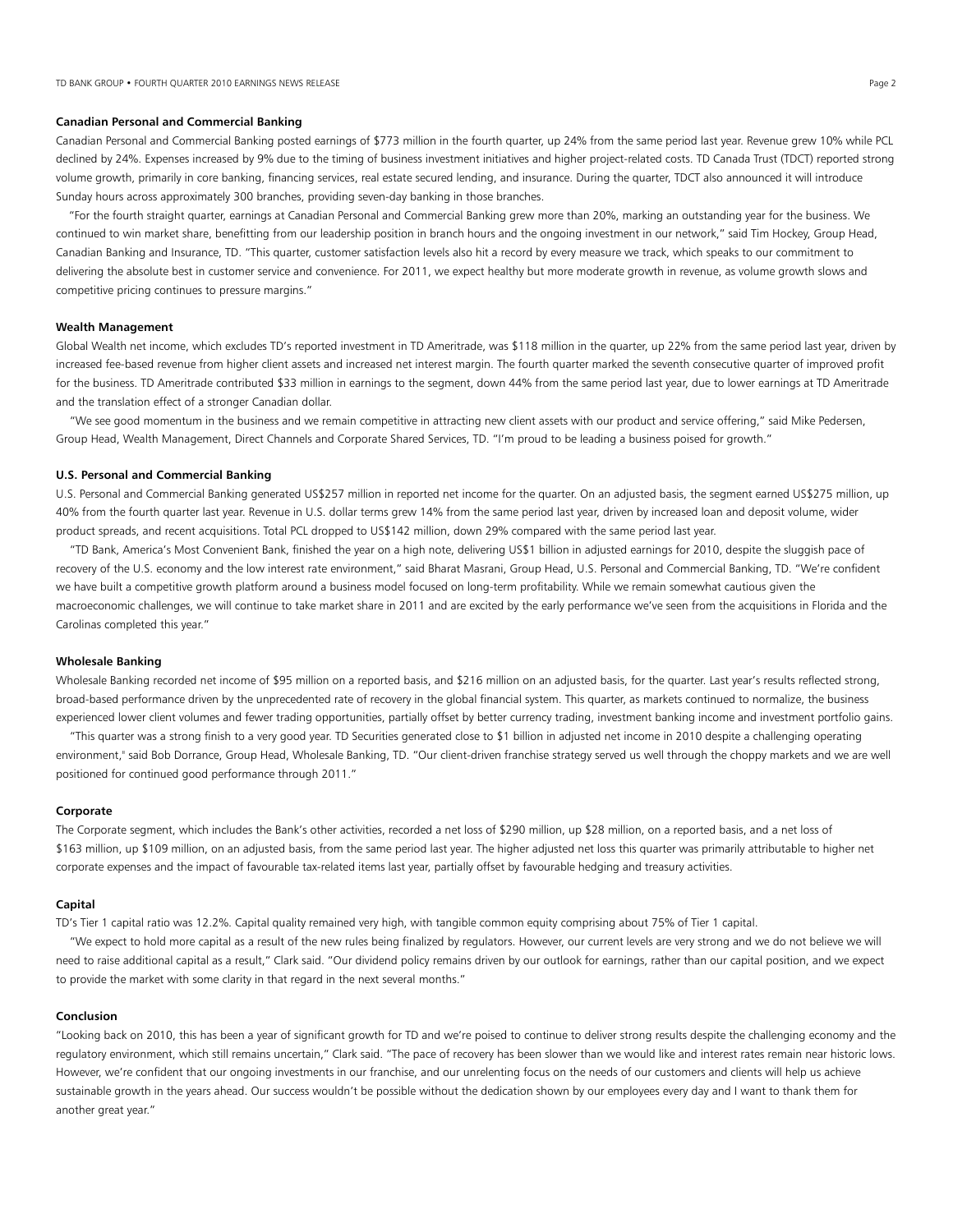The foregoing contains forward-looking statements.

#### *Caution Regarding Forward-Looking Statements*

From time to time, the Bank makes written and/or oral forward-looking statements, including in this earnings news release, in other filings with Canadian regulators or the U.S. Securities and Exchange Commission, and in other communications. In addition, representatives of the Bank may make forward-looking statements orally to analysts, investors, the media and others. All such statements are made pursuant to the "safe harbour" provisions of, and are intended to be forward-looking statements under, applicable Canadian and U.S. securities legislation, including the U.S. Private Securities Litigation Reform Act of 1995. Forward-looking statements include, but are not limited to, statements made in this earnings news release, the Bank's 2010 Management's Discussion and Analysis ("MD&A") under the headings "Economic Summary and Outlook" and, for each business segment, "Business Outlook and Focus for 2011" and in other statements regarding the Bank's objectives and priorities for 2011 and beyond and strategies to achieve them, and the Bank's anticipated financial performance. Forward-looking statements are typically identified by words such as "will", "should", "believe", "expect", "anticipate", "intend", "estimate", "plan", "may" and "could".

 By their very nature, these statements require the Bank to make assumptions and are subject to inherent risks and uncertainties, general and specific. Especially in light of the current uncertainty related to the financial, economic and regulatory environments, such risks and uncertainties – many of which are beyond the Bank's control and the effects of which can be difficult to predict – may cause actual results to differ materially from the expectations expressed in the forward-looking statements. Risk factors that could cause such differences include: credit, market (including equity, commodity, foreign exchange and interest rate), liquidity, operational, reputational, insurance, strategic, regulatory, legal, environmental and other risks, all of which are discussed in the MD&A. Additional risk factors include the impact of recent U.S. legislative developments, as discussed under "Significant Events in 2010" in the "How we Performed" section of this earnings news release; changes to and new interpretations of capital and liquidity guidelines and reporting instructions; increased funding costs for credit due to market illiquidity and competition for funding; and the failure of third parties to comply with their obligations to the Bank or its affiliates relating to the care and control of information. We caution that the preceding list is not exhaustive of all possible risk factors and other factors could also adversely affect the Bank's results. For more detailed information, please see the "Risk Factors and Management" section of the 2010 MD&A. All such factors should be considered carefully, as well as other uncertainties and potential events, and the inherent uncertainty of forward-looking statements, when making decisions with respect to the Bank and we caution readers not to place undue reliance on the Bank's forward-looking statements.

 Material economic assumptions underlying the forward-looking statements contained in this document are set out in the 2010 MD&A under the headings "Economic Summary and Outlook" and, for each business segment, "Business Outlook and Focus for 2011", as updated in subsequently filed quarterly Reports to Shareholders.

 Any forward-looking statements contained in this document represent the views of management only as of the date hereof and are presented for the purpose of assisting the Bank's shareholders and analysts in understanding the Bank's financial position, objectives and priorities and anticipated financial performance as at and for the periods ended on the dates presented, and may not be appropriate for other purposes. The Bank does not undertake to update any forward-looking statements, whether written or oral, that may be made from time to time by or on its behalf, except as required under applicable securities legislation.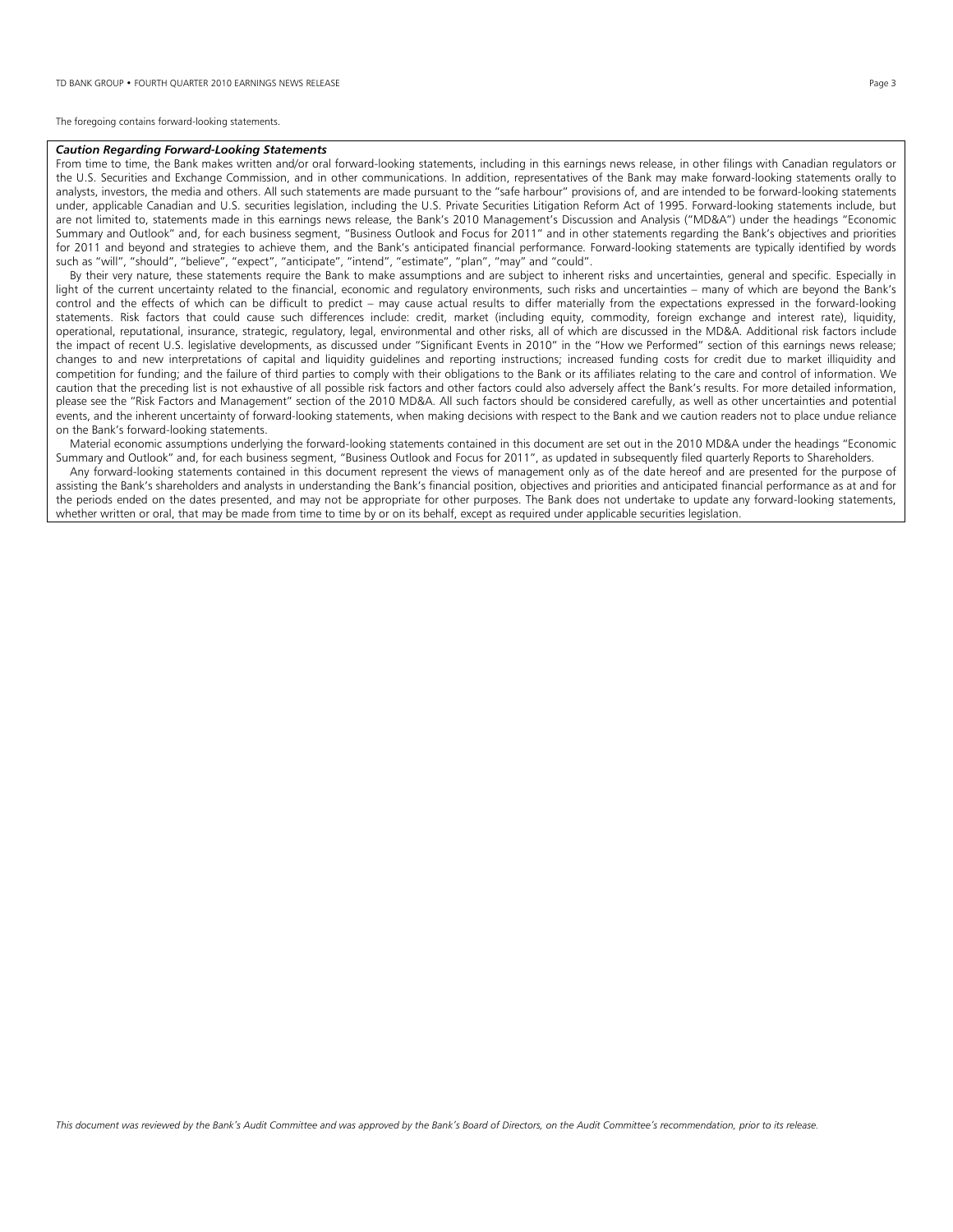# **FINANCIAL HIGHLIGHTS**

| (millions of Canadian dollars, except as noted)         |    |               |  |                    | For the three months ended |            |               | For the twelve months ended |  |
|---------------------------------------------------------|----|---------------|--|--------------------|----------------------------|------------|---------------|-----------------------------|--|
|                                                         |    | Oct. 31, 2010 |  | July 31, 2010      | Oct. 31, 2009 <sup>1</sup> |            | Oct. 31, 2010 | Oct. 31, 2009 <sup>1</sup>  |  |
| <b>Results of operations</b>                            |    |               |  |                    |                            |            |               |                             |  |
| Total revenue                                           | \$ | $5,017$ \$    |  | $4,744$ \$         |                            | 4,718 \$   | 19,565 \$     | 17,860                      |  |
| Provision for credit losses                             |    | 404           |  | 339                |                            | 521        | 1,625         | 2,480                       |  |
| Non-interest expenses                                   |    | 3,263         |  | 2,966              |                            | 3,095      | 12,163        | 12,211                      |  |
| Net income – reported <sup>2</sup>                      |    | 994           |  | 1,177              |                            | 1,010      | 4,644         | 3,120                       |  |
| Net income – adjusted <sup>2</sup>                      |    | 1,260         |  | 1,304              |                            | 1,307      | 5,228         | 4,716                       |  |
| Economic profit <sup>3</sup>                            |    | 105           |  | 208                |                            | 262        | 876           | 561                         |  |
| Return on common equity - reported                      |    | 9.7%          |  | 12.2%              |                            | 11.0%      | 12.1%         | 8.4%                        |  |
| Return on invested capital <sup>3</sup>                 |    | 11.0%         |  | 12.0%              |                            | 12.6%      | 12.1%         | 11.4%                       |  |
| <b>Financial position</b>                               |    |               |  |                    |                            |            |               |                             |  |
| Total assets                                            | \$ | 619,545 \$    |  | 603,467 \$         |                            | 557,219 \$ | 619,545 \$    | 557,219                     |  |
| Total risk-weighted assets                              |    | 199,910       |  | 189,190            |                            | 189,585    | 199,910       | 189,585                     |  |
| Total shareholders' equity                              |    | 42,302        |  | 41,336             |                            | 38,720     | 42,302        | 38,720                      |  |
| <b>Financial ratios</b>                                 |    |               |  |                    |                            |            |               |                             |  |
| Efficiency ratio - reported                             |    | 65.0%         |  | 62.5%              |                            | 65.6%      | 62.2%         | 68.4%                       |  |
| Efficiency ratio - adjusted                             |    | 61.4%         |  | 58.8%              |                            | 58.4%      | 58.6%         | 59.2%                       |  |
| Tier 1 capital to risk-weighted assets                  |    | 12.2%         |  | 12.5%              |                            | 11.3%      | 12.2%         | 11.3%                       |  |
| Provision for credit losses as a % of net average loans |    | 0.60%         |  | 0.51%              |                            | 0.79%      | 0.62%         | 0.97%                       |  |
| Common share information - reported (Canadian dollars)  |    |               |  |                    |                            |            |               |                             |  |
| Per share                                               |    |               |  |                    |                            |            |               |                             |  |
| Basic earnings                                          | \$ | $1.08$ \$     |  | $1.30 \text{ }$    |                            | $1.12$ \$  | $5.13$ \$     | 3.49                        |  |
| Diluted earnings                                        |    | 1.07          |  | 1.29               |                            | 1.12       | 5.10          | 3.47                        |  |
| <b>Dividends</b>                                        |    | 0.61          |  | 0.61               |                            | 0.61       | 2.44          | 2.44                        |  |
| Book value                                              |    | 44.29         |  | 43.41              |                            | 41.13      | 44.29         | 41.13                       |  |
| Closing share price                                     |    | 73.45         |  | 73.16              |                            | 61.68      | 73.45         | 61.68                       |  |
| Shares outstanding (millions)                           |    |               |  |                    |                            |            |               |                             |  |
| Average basic                                           |    | 874.9         |  | 870.2              |                            | 855.6      | 867.1         | 847.1                       |  |
| Average diluted                                         |    | 879.7         |  | 875.1              |                            | 861.1      | 872.1         | 850.1                       |  |
| End of period                                           |    | 878.5         |  | 874.1              |                            | 858.8      | 878.5         | 858.8                       |  |
| Market capitalization (billions of Canadian dollars)    | \$ | 64.5 \$       |  | $63.9$ \$          |                            | $53.0$ \$  | 64.5 \$       | 53.0                        |  |
| Dividend yield                                          |    | 3.4%          |  | 3.4%               |                            | 3.7%       | 3.5%          | 4.8%                        |  |
| Dividend payout ratio                                   |    | 56.4%         |  | 47.2%              |                            | 54.3%      | 47.6%         | 70.3%                       |  |
| Price to earnings ratio                                 |    | 14.4          |  | 14.2               |                            | 17.8       | 14.4          | 17.8                        |  |
| Common share information - adjusted (Canadian dollars)  |    |               |  |                    |                            |            |               |                             |  |
| Per share                                               |    |               |  |                    |                            |            |               |                             |  |
| Basic earnings                                          | \$ | $1.39$ \$     |  | $1.44 \text{ } $5$ |                            | $1.47$ \$  | $5.81$ \$     | 5.37                        |  |
| Diluted earnings                                        |    | 1.38          |  | 1.43               |                            | 1.46       | 5.77          | 5.35                        |  |
| Dividend payout ratio                                   |    | 44.1%         |  | 42.4%              |                            | 41.5%      | 42.1%         | 45.6%                       |  |
| Price to earnings ratio                                 |    | 12.7          |  | 12.5               |                            | 11.6       | 12.7          | 11.6                        |  |

The columny ratio control and Reports" section, effective the second quarter ended April 30, 2009, the reporting periods of U.S. entities are aligned with the reporting period of the Bank.<br>
<sup>2</sup> Adjusted measures are non-GA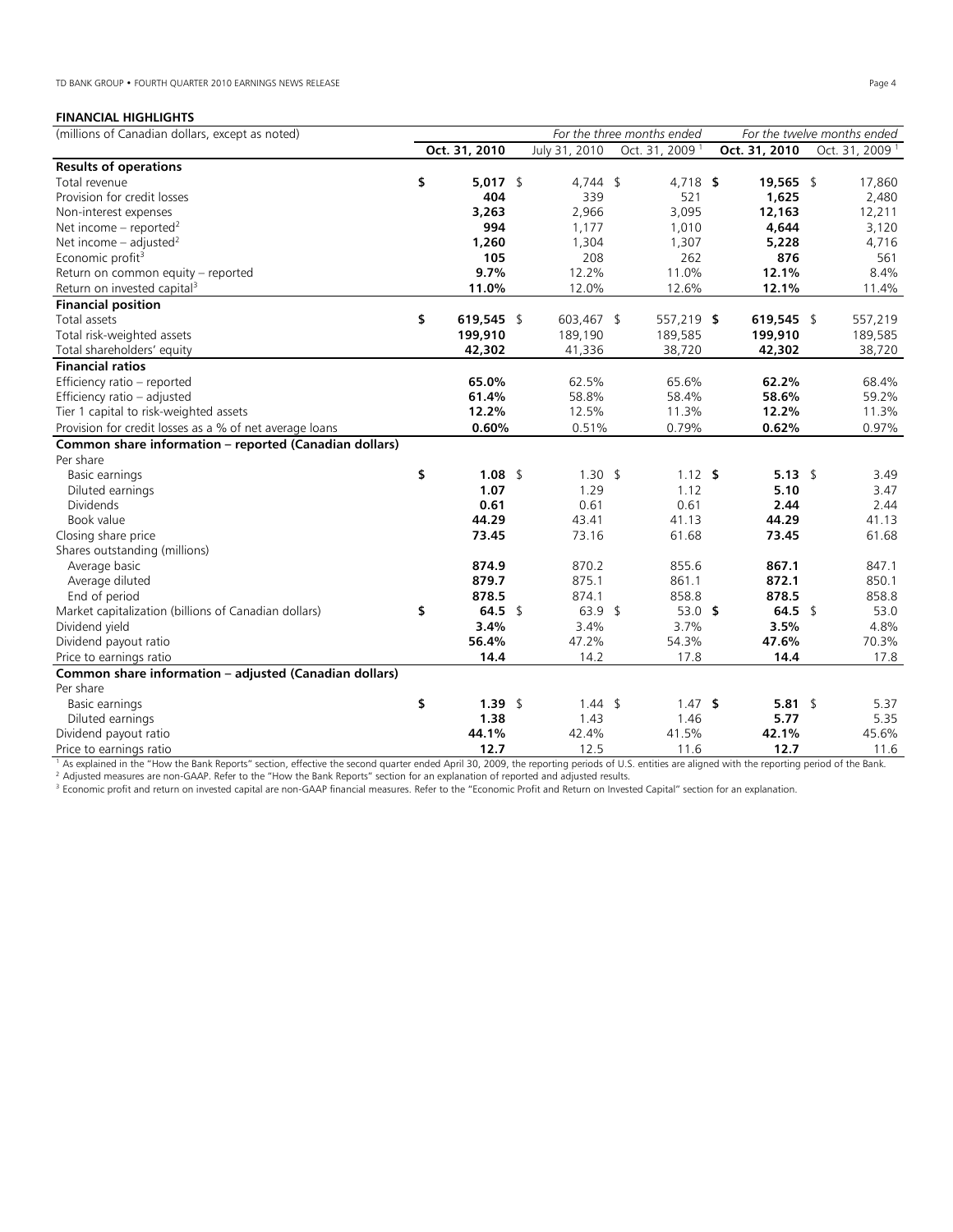# **HOW WE PERFORMED**

## **How the Bank Reports**

The Bank prepares its Consolidated Financial Statements in accordance with GAAP and refers to results prepared in accordance with GAAP as "reported" results. The Bank also utilizes non-GAAP financial measures to arrive at "adjusted" results to assess each of its businesses and to measure overall Bank performance. To arrive at adjusted results, the Bank removes "items of note", net of income taxes, from reported results. The items of note relate to items which management does not believe are indicative of underlying business performance. The Bank believes that adjusted results provide the reader with a better understanding of how management views the Bank's performance. The items of note are listed in the table on the following page. As explained, adjusted results are different from reported results determined in accordance with GAAP. Adjusted results, items of note, and related terms used in this document are not defined terms under GAAP and, therefore, may not be comparable to similar terms used by other issuers.

 Effective April 30, 2009, the reporting periods of TD Bank, N.A., which operates as TD Bank, America's Most Convenient Bank, were aligned with the reporting period of the Bank to eliminate the one month lag in financial reporting. Prior to April 30, 2009, the reporting period of TD Bank, N.A. was included in the Bank's financial statements on a one month lag. In accordance with the CICA Handbook Section 1506, Accounting Changes, this alignment is considered a change in accounting policy. The Bank has assessed that the impact to prior periods is not material and therefore, an adjustment was made to opening retained earnings of the second quarter of 2009, to align the reporting period of TD Bank, N.A. to that of the Bank's reporting period.

The following table provides the operating results – reported for the Bank.

#### **Operating Results – Reported**

| (millions of Canadian dollars)                                 |   |               |               | For the three months ended |               | For the twelve months ended |  |  |
|----------------------------------------------------------------|---|---------------|---------------|----------------------------|---------------|-----------------------------|--|--|
|                                                                |   | Oct. 31, 2010 | July 31, 2010 | Oct. 31, 2009              | Oct. 31, 2010 | Oct. 31, 2009               |  |  |
| Net interest income                                            | S | 2,983<br>\$   | $2,921$ \$    | $2,825$ \$                 | 11,543 \$     | 11,326                      |  |  |
| Non-interest income                                            |   | 2,034         | 823,          | 1,893                      | 8,022         | 6,534                       |  |  |
| Total revenue                                                  |   | 5,017         | 4.744         | 4.718                      | 19,565        | 17,860                      |  |  |
| Provision for credit losses                                    |   | 404           | 339           | 521                        | 1,625         | 2,480                       |  |  |
| Non-interest expenses                                          |   | 3,263         | 2,966         | 3,095                      | 12,163        | 12,211                      |  |  |
| Income before income taxes, non-controlling interests          |   |               |               |                            |               |                             |  |  |
| in subsidiaries, and equity in net income of an                |   |               |               |                            |               |                             |  |  |
| associated company                                             |   | 1,350         | 1,439         | 1,102                      | 5,777         | 3,169                       |  |  |
| Provision for income taxes                                     |   | 374           | 310           | 132                        | 1.262         | 241                         |  |  |
| Non-controlling interests in subsidiaries, net of income taxes |   | 27            | 26            | 27                         | 106           | 111                         |  |  |
| Equity in net income of an associated company,                 |   |               |               |                            |               |                             |  |  |
| net of income taxes                                            |   | 45            | 74            | 67                         | 235           | 303                         |  |  |
| Net income - reported                                          |   | 994           | 1,177         | 1,010                      | 4.644         | 3,120                       |  |  |
| Preferred dividends                                            |   | 48            | 49            | 48                         | 194           | 167                         |  |  |
| Net income available to common                                 |   |               |               |                            |               |                             |  |  |
| shareholders - reported                                        |   | $946$ \$      | $1,128$ \$    | 962 S                      | 4,450 \$      | 2,953                       |  |  |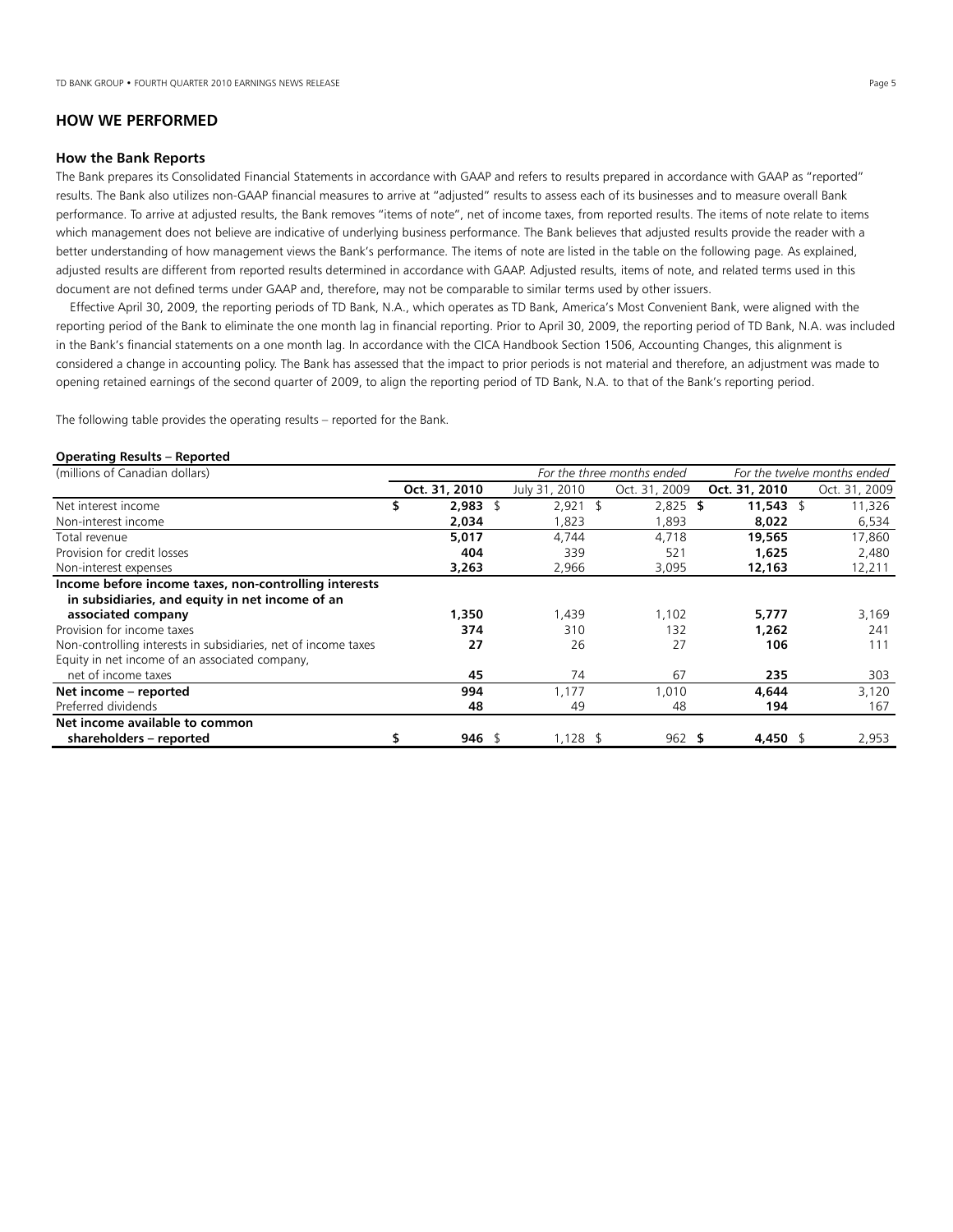| Operating results - adjusted                                           |               |               | For the three months ended | For the twelve months ended |                         |  |  |
|------------------------------------------------------------------------|---------------|---------------|----------------------------|-----------------------------|-------------------------|--|--|
| (millions of Canadian dollars)                                         | Oct. 31, 2010 | July 31, 2010 | Oct. 31, 2009              | Oct. 31, 2010               | Oct. 31, 2009           |  |  |
| Net interest income                                                    | \$<br>2,983   | \$<br>2,921   | \$<br>$2,825$ \$           | 11,543                      | $\mathcal{L}$<br>11,326 |  |  |
| Non-interest income <sup>1</sup>                                       | 2,049         | 1,861         | 1.984                      | 8,020                       | 7,294                   |  |  |
| Total revenue                                                          | 5,032         | 4,782         | 4,809                      | 19,563                      | 18,620                  |  |  |
| Provision for credit losses <sup>2</sup>                               | 404           | 339           | 521                        | 1,685                       | 2,225                   |  |  |
| Non-interest expenses <sup>3</sup>                                     | 3,088         | 2,811         | 2,807                      | 11,464                      | 11,016                  |  |  |
| Income before income taxes, non-controlling interests                  |               |               |                            |                             |                         |  |  |
| in subsidiaries, and equity in net income of an                        |               |               |                            |                             |                         |  |  |
| associated company                                                     | 1,540         | 1,632         | 1,481                      | 6,414                       | 5,379                   |  |  |
| Provision for income taxes <sup>4</sup>                                | 315           | 392           | 231                        | 1,387                       | 923                     |  |  |
| Non-controlling interests in subsidiaries, net of income taxes         | 27            | 26            | 27                         | 106                         | 111                     |  |  |
| Equity in net income of an associated company,                         |               |               |                            |                             |                         |  |  |
| net of income taxes <sup>5</sup>                                       | 62            | 90            | 84                         | 307                         | 371                     |  |  |
| Net income - adjusted                                                  | 1,260         | 1,304         | 1,307                      | 5,228                       | 4,716                   |  |  |
| Preferred dividends                                                    | 48            | 49            | 48                         | 194                         | 167                     |  |  |
| Net income available to common shareholders - adjusted                 | 1,212         | 1,255         | 1,259                      | 5,034                       | 4,549                   |  |  |
| Adjustments for items of note, net of income taxes                     |               |               |                            |                             |                         |  |  |
| Amortization of intangibles <sup>6</sup>                               | (115)         | (117)         | (116)                      | (467)                       | (492)                   |  |  |
| Increase (decrease) in fair value of derivatives hedging the           |               |               |                            |                             |                         |  |  |
| reclassified available-for-sale debt securities portfolio <sup>7</sup> | (8)           | (14)          | (73)                       | 5                           | (450)                   |  |  |
| Integration and restructuring charges relating to                      |               |               |                            |                             |                         |  |  |
| U.S. Personal and Commercial Banking acquisitions <sup>8</sup>         | (18)          | (5)           | (89)                       | (69)                        | (276)                   |  |  |
| Increase (decrease) in fair value of credit default swaps              |               |               |                            |                             |                         |  |  |
| hedging the corporate loan book, net of provision                      |               |               |                            |                             |                         |  |  |
| for credit losses <sup>9</sup>                                         | (4)           | 9             | (19)                       | (4)                         | (126)                   |  |  |
| Recovery of income taxes due to changes                                |               |               |                            |                             |                         |  |  |
| in statutory income tax rates <sup>10</sup>                            |               |               |                            | 11                          |                         |  |  |
| Release of insurance claims <sup>11</sup>                              |               |               |                            | 17                          |                         |  |  |
| General allowance release (increase) in Canadian Personal and          |               |               |                            |                             |                         |  |  |
| Commercial Banking and Wholesale Banking <sup>12</sup>                 |               |               |                            | 44                          | (178)                   |  |  |
| Settlement of TD Banknorth shareholder litigation <sup>13</sup>        |               |               |                            |                             | (39)                    |  |  |
| FDIC special assessment charge <sup>14</sup>                           |               |               |                            |                             | (35)                    |  |  |
| Agreement with Canada Revenue Agency <sup>15</sup>                     | (121)         |               |                            | (121)                       |                         |  |  |
| Total adjustments for items of note                                    | (266)         | (127)         | (297)                      | (584)                       | (1,596)                 |  |  |
| Net income available to common                                         |               |               |                            |                             |                         |  |  |
| والمستحدث ويتمرض والمتحدث المستلم والمستحدث والمناد                    | 0.85          | 1.120         | 0 <sup>0</sup>             | $\overline{ }$              | n orn                   |  |  |

**Shareholders – reported** entity of the soft of the soft of the soft of the soft of the soft of the soft of the soft of the soft of the soft of the soft of the soft of the soft of the soft of the soft of the soft of the s book, as explained in footnote 9; \$7 million loss due to change in fair value of derivatives hedging the reclassified available-for-sale (AFS) debt securities portfolio, as explained in footnote 7; *third quarter 2010* – \$15 million gain due to change in fair value of credit default swaps (CDS) hedging the corporate loan book; \$53 million loss due to change in fair value of derivatives hedging the reclassified available-for-sale (AFS) debt securities portfolio; *second quarter 2010* – \$5 million loss due to change in fair value of CDS hedging the corporate loan book; \$34 million gain due to change in fair value of derivatives hedging the reclassified AFS debt securities portfolio; *first quarter 2010* – \$11 million loss due to change in fair value of CDS hedging the corporate loan book; \$12 million gain due to change in fair value of derivatives hedging the reclassified AFS debt securities portfolio; \$25 million recovery of insurance claims, as explained in footnote 11; *fourth quarter 2009* – \$30 million loss due to change in fair value of credit default swaps (CDS) hedging the corporate loan book; \$61 million loss due to change in fair value of derivatives hedging the reclassified available-for-sale (AFS) debt securities portfolio; *third quarter 2009* – \$118 million loss due to change in fair value of CDS hedging the corporate loan book; \$24 million loss due to change in fair value of derivatives hedging the reclassified AFS debt securities portfolio; *second quarter 2009* – \$61 million loss due to change in fair value of CDS hedging the corporate loan book; \$166 million loss due to change in fair value of derivatives hedging the reclassified AFS debt securities portfolio; *first quarter 2009* – \$13 million gain due to change in fair value of CDS hedging the corporate loan book; \$313 million loss due to change in fair value of derivatives hedging the reclassified AFS debt securities portfolio.<br><sup>2</sup> Adjusted provision for credit losses (PCL) excludes the

- Commercial Banking and Wholesale Banking, as explained in footnote 12; third quarter 2009 \$65 million increase in general allowance for credit losses in Canadian Personal and Commercial Banking (excluding VFC) and Wholesale Banking; *second quarter 2009* – \$110 million increase in general allowance for credit losses in Canadian Personal and Commercial Banking (excluding VFC) and Wholesale Banking; *first quarter 2009* – \$80 million increase in general allowance for credit losses in Canadian Personal and Commercial Banking (excluding VFC) and Wholesale Banking.
- 3 Adjusted non-interest expenses excludes the following items of note: *fourth quarter 2010* \$147 million amortization of intangibles as explained in footnote 6; \$28 million of integration charges related to U.S. Personal and Commercial Banking acquisitions, as explained in footnote 8; *third quarter 2010* – \$147 million amortization of intangibles; \$8 million of integration charges related to U.S. Personal and Commercial Banking acquisitions; *second quarter 2010* – \$149 million amortization of intangibles; *first quarter 2010* – \$149 million amortization of intangibles; \$71 million of integration and restructuring charges related to U.S. Personal and Commercial Banking acquisitions; *fourth quarter 2009* – \$151 million amortization of intangibles; \$137 million restructuring and integration charges related to the Commerce acquisition; *third quarter 2009* – \$158 million amortization of intangibles; \$109 million of integration and restructuring charges related to U.S. Personal and Commercial Banking acquisitions; \$55 million the Federal Deposit Insurance Corporation (FDIC) special assessment charge, as explained in footnote 14; *second quarter 2009* – \$171 million amortization of intangibles; \$77 million integration and restructuring charges related to the Commerce acquisition; settlement of TD Banknorth shareholder litigation of \$58 million, as explained in footnote 13; *first quarter 2009* – \$173 million amortization of intangibles; \$106 million integration and restructuring charges related to U.S. Personal and Commercial Banking acquisitions.<br><sup>4</sup> For reconciliation between reported and adjusted provision for income taxes, see the 'Non-GAAP Financial Measures – Reconciliation of Reported to Adjusted Provision for Inc
- <sup>5</sup> Adjusted equity in net income of an associated company excludes the following items of note: fourth quarter 2010 \$17 million amortization of intangibles, as explained in footnote 6; third *quarter 2010 –* \$16 million amortization of intangibles; *second quarter 2010* – \$22 million amortization of intangibles; *first quarter 2010* – \$17 million amortization of *intangibles; fourth quarter 2009 –* \$17 million amortization of intangibles*; third quarter 2009 –* \$20 million amortization of intangibles; *second quarter 2009* – \$16 million amortization of intangibles; *first quarter*
- 2009 \$15 million amortization of intangibles.<br><sup>6</sup> Amortization of intangibles primarily relates to the Canada Trust acquisition in 2000, the TD Banknorth acquisition in 2005 and its privatization in 2007, the Commerce ac acquisitions by TD Banknorth of Hudson United Bancorp (Hudson) in 2006 and Interchange Financial Services (Interchange) in 2007, and the amortization of intangibles included in equity in net income of TD Ameritrade.

 $^7$  Effective August 1, 2008, as a result of deterioration in markets and severe dislocation in the credit market, the Bank changed its trading strategy with respect to certain trading debt securities. The Bank no longer intends to actively trade in these debt securities. Accordingly, the Bank reclassified certain debt securities from trading to the available-for-sale category in<br>accordance with the Amendment economically hedged, primarily with CDS and interest rate swap contracts. This includes foreign exchange translation exposure related to the debt securities portfolio and the derivatives hedging it. These derivatives are not eligible for reclassification and are recorded on a fair value basis with changes in fair value recorded in the period's earnings. Management believes that this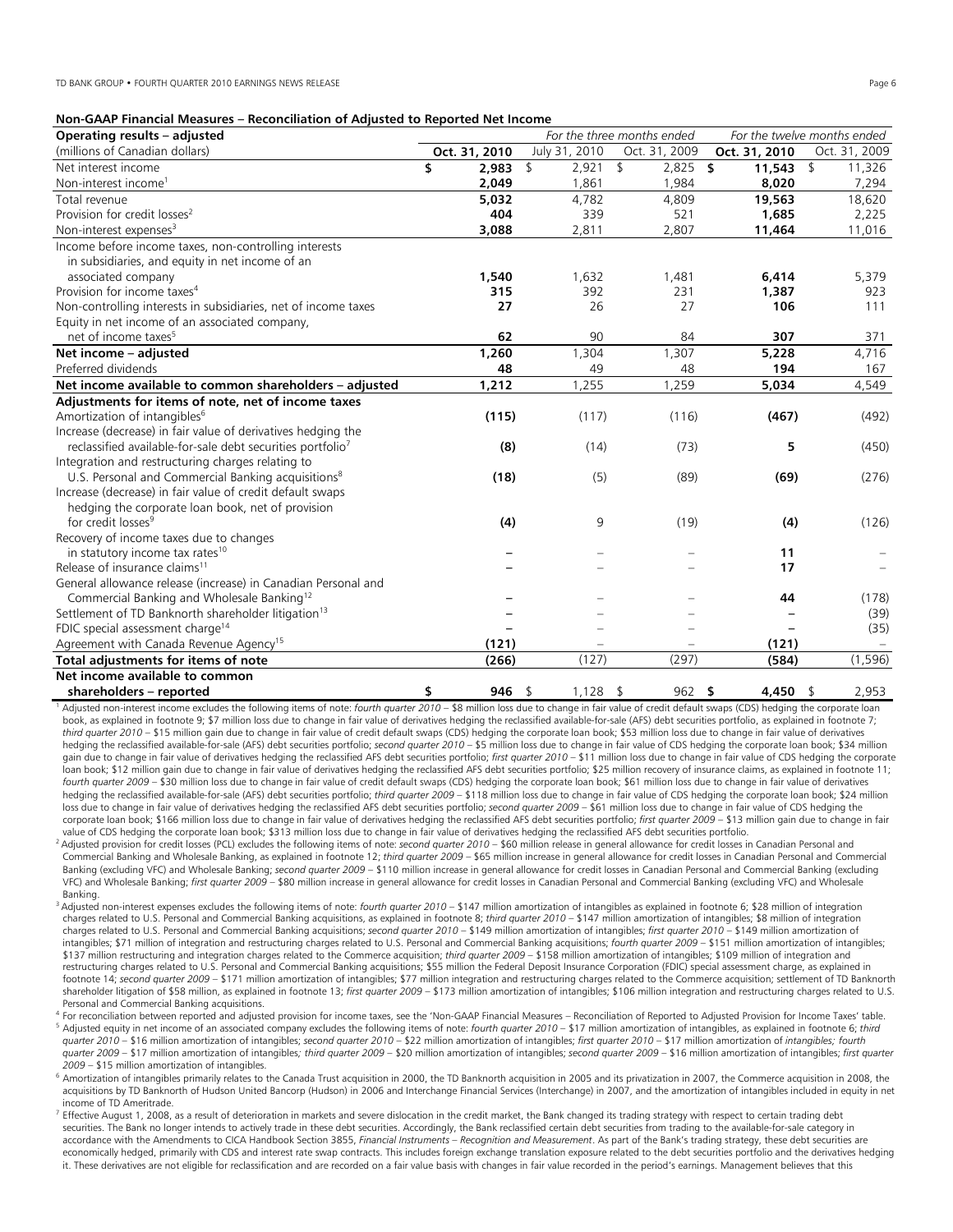#### TD BANK GROUP • FOURTH QUARTER 2010 EARNINGS NEWS RELEASE Page 7

asymmetry in the accounting treatment between derivatives and the reclassified debt securities results in volatility in earnings from period to period that is not indicative of the economics of the underlying business performance in Wholesale Banking. As a result, the derivatives are accounted for on an accrual basis in Wholesale Banking and the gains and losses related to the derivatives

- in excess of the accrued amounts are reported in the Corporate segment. Adjusted results of the Bank exclude the gains and losses of the derivatives in excess of the accrued amount.<br><sup>8</sup> As a result of U.S. Personal and Com Restructuring charges consist of employee severance costs, the costs of amending certain executive employment and award agreements, contract termination fees, and the write-down of longlived assets due to impairment. Integration charges consist of costs related to employee retention, external professional consulting charges, marketing (including customer communication and rebranding), and integration-related travel costs. Beginning in Q2 2010, U.S. Personal and Commercial Banking has elected not to include any further Commerce-related integration and restructuring charges in this item of note as the efforts in these areas wind down and in light of the fact that the integration and restructuring is substantially complete. For the twelve months
- ended October 31, 2010, the integration charges were driven by the FDIC-assisted and South Financial acquisitions and there were no restructuring charges recorded.<br><sup>9</sup> The Bank purchases CDS to hedge the credit risk in Who with changes in fair value recognized in current period's earnings. The related loans are accounted for at amortized cost. Management believes that this asymmetry in the accounting treatment between CDS and loans would result in periodic profit and loss volatility which is not indicative of the economics of the corporate loan portfolio or the underlying business performance in Wholesale Banking. As a result, the CDS are accounted for on an accrual basis in Wholesale Banking and the gains and losses on the CDS, in excess of the accrued cost, are reported in the Corporate segment. Adjusted earnings exclude the gains and losses on the CDS in excess of the accrued cost. When a credit event occurs in the corporate loan book that has an associated CDS hedge, the PCL related to the portion that was hedged via the CDS is netted against this item of note.
- 
- <sup>10</sup> This represents the impact of scheduled changes in the income tax statutory rate on net future income tax balances.<br><sup>11</sup> The Bank accrued an additional actuarial liability in its insurance subsidiary operations for po government's legislation effectively capping minor injury insurance claims was challenged and held to be unconstitutional. In Q3 2009, the government of Alberta won its appeal of the decision. The plaintiffs sought leave to appeal the decision to the Supreme Court of Canada and in Q1 2010, the Supreme Court of Canada denied the plaintiffs' application to seek leave to appeal. As result of this favourable outcome, the Bank released its provision related to the minor injury cap litigation in Alberta.
- <sup>12</sup> Effective November 1, 2009, TD Financing Services (formerly VFC Inc.) aligned their loan loss methodology with that used for all other Canadian Personal and Commercial Banking retail<br>Dans; any general provisions resul <sup>13</sup> Upon the announcement of the privatization of TD Banknorth in November 2006, certain minority shareholders of TD Banknorth initiated class action litigation alleging various claims against
- the Bank, TD Banknorth, and TD Banknorth officers and directors. The parties agreed to settle the litigation in February 2009 for \$61.3 million (US\$50 million) of which \$3.7 million (US\$3 million) had been previously accrued on privatization. The Court of Chancery in Delaware approved the settlement of the TD Banknorth Shareholders' Litigation effective June 24, 2009, and the settlement became final.<br><sup>14</sup> On May 22, 2009, FDIC, in the U.S., finalized a special assessment resulting in a charge of \$55 million before tax or US\$49 million before tax.
- 
- <sup>15</sup> The Bank resolved several outstanding tax matters related to Wholesale Banking strategies that have been previously reassessed by the Canada Revenue Agency (CRA) and that were awaiting resolution by the CRA appeals division or the courts. The Bank no longer enters into these types of strategies.

#### **Reconciliation of Reported Earnings per Share (EPS) to Adjusted EPS1**

| (Canadian dollars)                        | For the three months ended |  |               |  | For the twelve months ended |  |               |  |               |
|-------------------------------------------|----------------------------|--|---------------|--|-----------------------------|--|---------------|--|---------------|
|                                           | Oct. 31, 2010              |  | July 31, 2010 |  | Oct. 31, 2009               |  | Oct. 31, 2010 |  | Oct. 31, 2009 |
| Diluted – reported                        | 1.07                       |  | .29           |  |                             |  | 5.10          |  | 3.47          |
| Items of note affecting income (as above) | 0.31                       |  | 0.14          |  | 0.34                        |  | 0.67          |  | .88           |
| Diluted – adjusted                        | 1.38                       |  | .43           |  | .46                         |  | 5.77          |  | 5.35          |
| <b>Basic – reported</b>                   | 1.08                       |  | .30           |  |                             |  | 5.13          |  | 3.49          |

<sup>1</sup> EPS is computed by dividing net income available to common shareholders by the weighted-average number of shares outstanding during the period.

#### **Non-GAAP Financial Measures – Reconciliation of Reported to Adjusted Provision for Income Taxes1**

| (millions of Canadian dollars, except as noted)                 | For the three months ended<br>For the twelve months ended |               |               |               |                 |               |
|-----------------------------------------------------------------|-----------------------------------------------------------|---------------|---------------|---------------|-----------------|---------------|
|                                                                 |                                                           | Oct. 31, 2010 | July 31, 2010 | Oct. 31, 2009 | Oct. 31, 2010   | Oct. 31, 2009 |
| Provision for income taxes - reported                           |                                                           | 374           | 310           | 132           | $1,262$ \$<br>S | 241           |
| Adjustments for items of note: Recovery of                      |                                                           |               |               |               |                 |               |
| (provision for) income taxes <sup>2</sup>                       |                                                           |               |               |               |                 |               |
| Amortization of intangibles                                     |                                                           | 49            | 46            | 52            | 197             | 229           |
| Fair value of derivatives hedging the reclassified              |                                                           |               |               |               |                 |               |
| available-for-sale debt securities portfolio                    |                                                           | (1)           | 39            | (12)          | 19              | 114           |
| Integration and restructuring charges relating to               |                                                           |               |               |               |                 |               |
| U.S. Personal and Commercial Banking acquisitions               |                                                           | 10            | 3             | 48            | 38              | 153           |
| Fair value of credit default swaps hedging the corporate        |                                                           |               |               |               |                 |               |
| loan book, net of provision for credit losses                   |                                                           | 4             | (6)           | 11            | 5               | 70            |
| Income tax benefit due to changes in statutory income tax rates |                                                           |               |               |               | 11              |               |
| Insurance claims                                                |                                                           |               |               |               | (8)             |               |
| General allowance increase (release) in Canadian Personal       |                                                           |               |               |               |                 |               |
| and Commercial Banking and Wholesale Banking                    |                                                           |               |               |               | (16)            | 77            |
| Settlement of TD Banknorth shareholder litigation               |                                                           |               |               |               |                 | 19            |
| FDIC special assessment charge                                  |                                                           |               |               |               |                 | 20            |
| Agreement with Canada Revenue Agency                            |                                                           | (121)         |               |               | (121)           |               |
| Total adjustments for items of note                             |                                                           | (59)          | 82            | 99            | 125             | 682           |
| Provision for income taxes - adjusted                           | S                                                         | 315           | 392           | 231           | 1,387 \$        | 923           |
| Effective income tax rate – adjusted <sup>3</sup>               |                                                           | 20.5%         | 24.0%         | 15.6%         | 21.6%           | 17.2%         |

<sup>1</sup> For explanations of items of note, see the "Non-GAAP Financial Measures – Reconciliation of Adjusted to Reported Net Income" table in the "How We Perform" section of this document.<br><sup>2</sup> The tax effect for each item of n

<sup>3</sup> Adjusted effective income tax rate is the adjusted provision for income taxes before other taxes as a percentage of adjusted net income before taxes.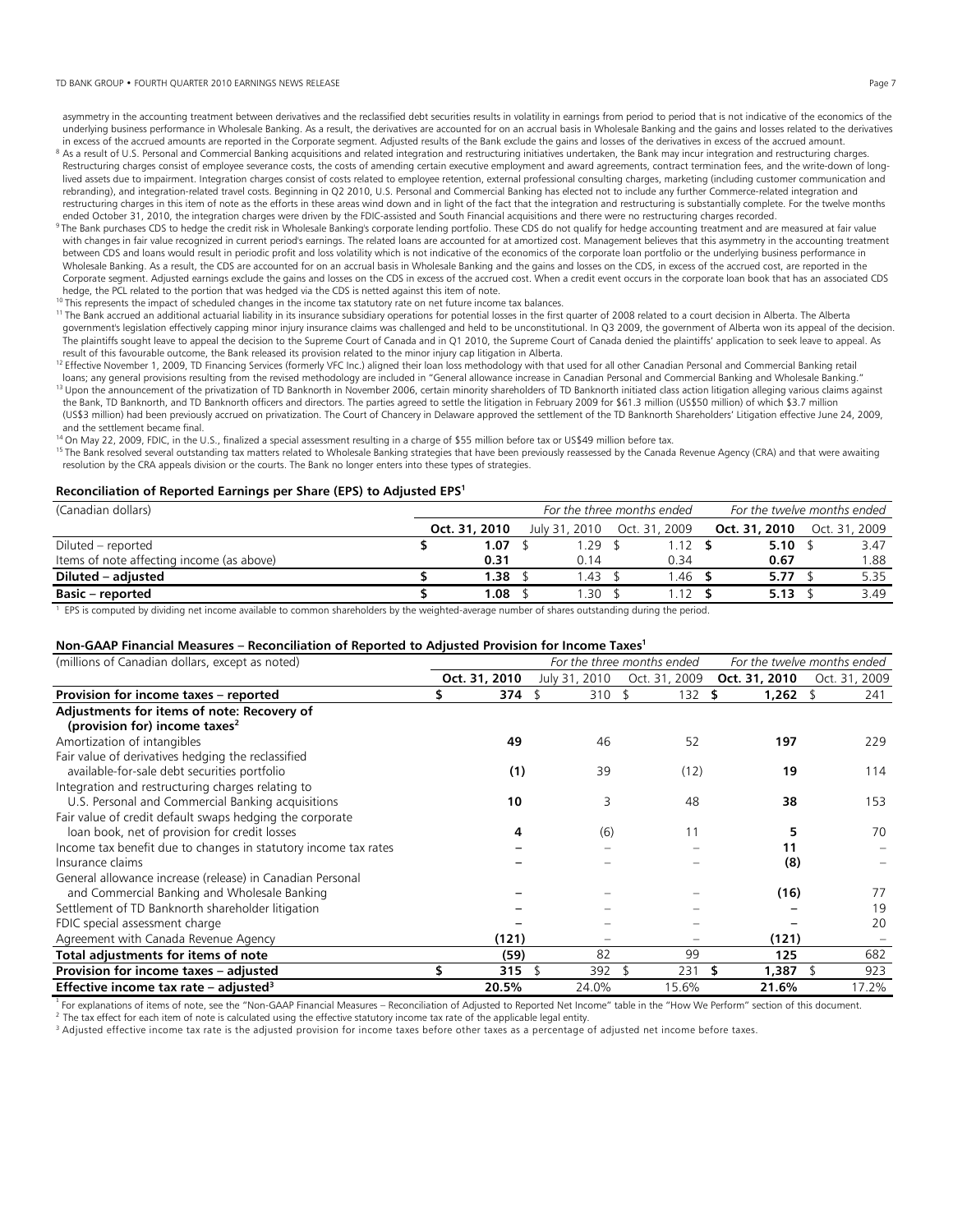# **ECONOMIC PROFIT AND RETURN ON INVESTED CAPITAL**

The Bank utilizes economic profit as a tool to measure shareholder value creation. Economic profit is adjusted net income available to common shareholders less a charge for average invested capital. Average invested capital is equal to average common equity for the period plus the average cumulative after-tax goodwill and intangible assets amortized as of the reporting date. The rate used in the charge for capital is the equity cost of capital calculated using the capital asset pricing model. The charge represents an assumed minimum return required by common shareholders on the Bank's invested capital. The Bank's goal is to achieve positive and growing economic profit.

 Return on invested capital (ROIC) is adjusted net income available to common shareholders divided by average invested capital. ROIC is a variation of the economic profit measure that is useful in comparison to the equity cost of capital. Both ROIC and the equity cost of capital are percentage rates, while economic profit is a dollar measure. When ROIC exceeds the equity cost of capital, economic profit is positive. The Bank's goal is to maximize economic profit by achieving ROIC that exceeds the equity cost of capital.

 Economic profit and ROIC are non-GAAP financial measures as these are not defined terms under GAAP. Readers are cautioned that earnings and other measures adjusted to a basis other than GAAP do not have standardized meanings under GAAP and, therefore, may not be comparable to similar terms used by other issuers.

 The following table reconciles between the Bank's economic profit, ROIC, and adjusted net income available to common shareholders. Adjusted results, items of note, and related terms are discussed in the "How the Bank Reports" section.

## **Reconciliation of Net Income Available to Common Shareholders – Adjusted, Economic Profit, and Return on Invested Capital**

| (millions of Canadian dollars)                           |    |               |  | For the three months ended |  |               |  | For the twelve months ended |  |               |  |
|----------------------------------------------------------|----|---------------|--|----------------------------|--|---------------|--|-----------------------------|--|---------------|--|
|                                                          |    | Oct. 31, 2010 |  | July 31, 2010              |  | Oct. 31, 2009 |  | Oct. 31, 2010               |  | Oct. 31, 2009 |  |
| Average common equity                                    | \$ | 38,816 \$     |  | 36.564 \$                  |  | 34.846 \$     |  | 36,639 \$                   |  | 35,341        |  |
| Average cumulative goodwill/intangible assets amortized, |    |               |  |                            |  |               |  |                             |  |               |  |
| net of income taxes                                      |    | 5,093         |  | 4.994                      |  | 4.698         |  | 4,943                       |  | 4,541         |  |
| Average invested capital                                 |    | 43,909 \$     |  | 41,558 \$                  |  | 39.544 \$     |  | 41.582 \$                   |  | 39,882        |  |
| Rate charged for invested capital                        |    | 10.0%         |  | 10.0%                      |  | 10.0%         |  | 10.0%                       |  | 10.0%         |  |
| Charge for invested capital                              |    | 1.107         |  | 1.047 \$                   |  | $997$ \$      |  | 4.158 \$                    |  | 3,988         |  |
| Net income available to common shareholders - reported   |    | $946$ \$      |  | $1.128$ \$                 |  | 962 S         |  | 4.450 \$                    |  | 2.953         |  |
| Items of note impacting income, net of income taxes      |    | 266           |  | 127                        |  | 297           |  | 584                         |  | 1,596         |  |
| Net income available to common                           |    |               |  |                            |  |               |  |                             |  |               |  |
| shareholders - adjusted                                  |    | $1.212$ \$    |  | 1,255\$                    |  | 1,259 \$      |  | $5,034$ \$                  |  | 4,549         |  |
| Economic profit                                          |    | 105           |  | 208 <sup>5</sup>           |  | 262S          |  | 876                         |  | 561           |  |
| Return on invested capital                               |    | 11.0%         |  | 12.0%                      |  | 12.6%         |  | 12.1%                       |  | 11.4%         |  |

#### **Significant Events in 2010**

#### *Acquisition of The South Financial Group, Inc.*

On September 30, 2010, the Bank acquired 100% of the outstanding common shares of The South Financial Group, Inc. (South Financial) for total consideration to common shareholders of approximately \$65 million paid in cash and common shares in the amount of \$11 million and \$54 million, respectively. Each common share of South Financial was exchanged for US \$0.28 cash or 0.004 of a Bank common share, resulting in the issuance of approximately 720 thousand common shares of the Bank. In addition, immediately prior to completion of the transaction, the United States Department of the Treasury sold the Bank its South Financial preferred stock and the associated warrant acquired under the Treasury's Capital Purchase Program and discharged all accrued but unpaid dividends on that stock for total cash consideration of approximately \$134 million. The acquisition was accounted for by the purchase method. The results of South Financial from the acquisition date to October 31, 2010 have been consolidated with the Bank's results for the year ended October 31, 2010. The results are included with TD Bank, N.A. and are reported in the U.S. Personal and Commercial Banking segment. As at September 30, 2010, the acquisition contributed \$6.6 billion of loans and \$9.0 billion of deposits to the Bank's Consolidated Balance Sheet. The purchase price allocation is subject to refinement as the Bank completes the valuation of the assets acquired and liabilities assumed.

# *U.S. Legislative Developments*

Recent market and economic conditions have led to new legislation and numerous proposals for changes in the regulation of the financial services industry, including significant additional legislation and regulation in the United States. On July 21, 2010 the President of the United States signed into law the Dodd-Frank Wall Street Reform and Consumer Protection Act (the "Act") which provides for widespread reform of the U.S. financial industry. At over 2,300 pages in length, the Act will affect every financial institution in the United States and many financial institutions, including the Bank, that operate outside the United States. The Act makes significant changes in areas such as banking and bank supervision and the resolution of systemically important financial companies, consumer protection, securities, derivatives, and executive compensation, among others. The Act also calls for a large number of regulatory rulemaking projects, as well as numerous studies and on-going reports as part of its implementation. Accordingly, while the Act will have an effect on the business of the Bank, especially its business operations in the United States, the full impact on the Bank will not be known until such time as the implementing regulations are released.

 Other regulatory changes include the amendments to Regulation E, or the Electronic Funds Transfer Act, which prohibits financial institutions from charging fees to consumers for paying automated teller machine and point of sale transactions that result in an overdraft, and the Credit Card Act,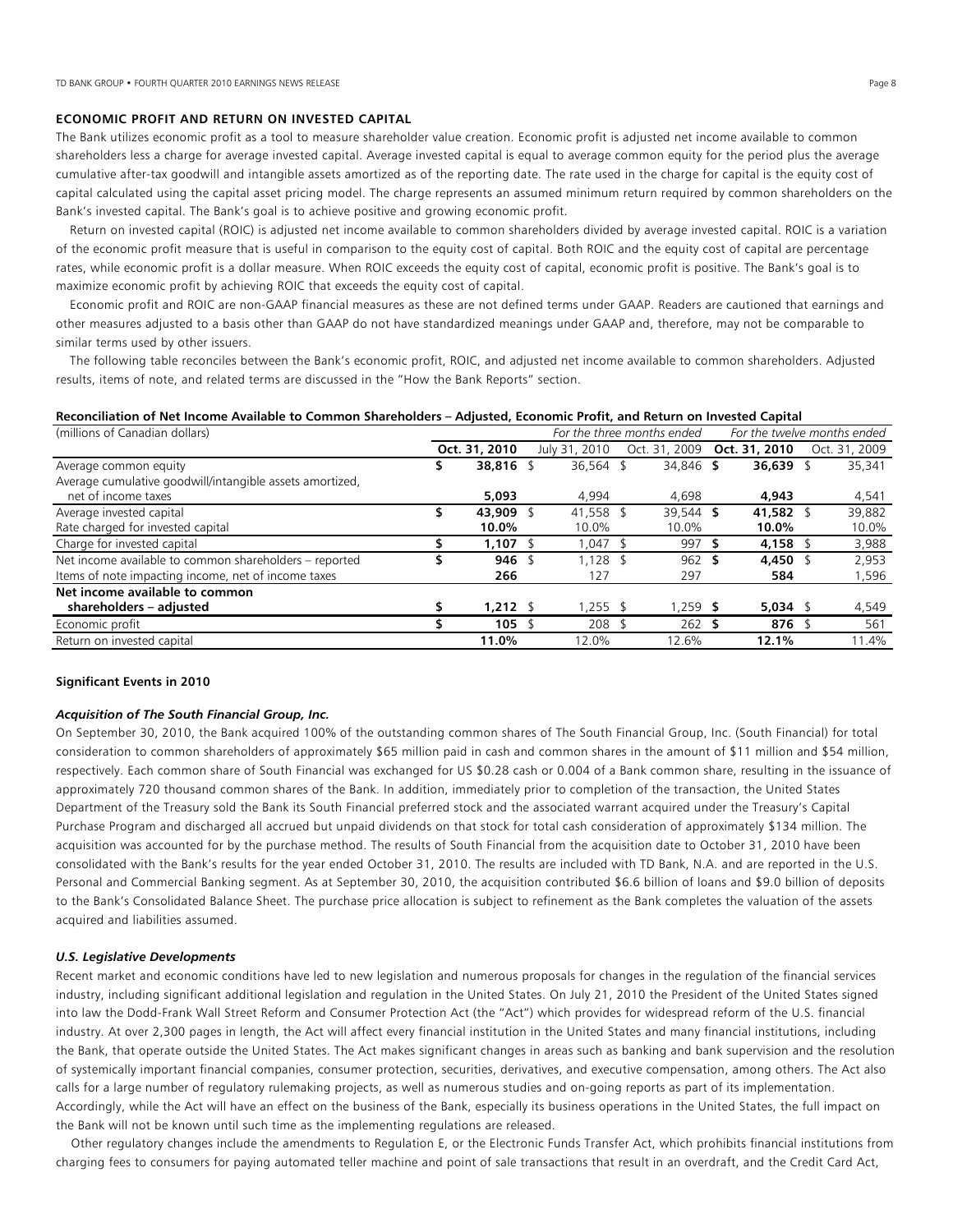which will, among other things, significantly restrict the Bank's ability to charge interest rates and assess fees to reflect individual customer risk. For more detail on the impact of Regulation E, see the U.S. Personal and Commercial Banking segment disclosure in the "How Our Businesses Performed" section of this report.

 The Bank continues to monitor closely these and other legislative developments and analyze the impact such regulatory and legislative changes may have on its businesses.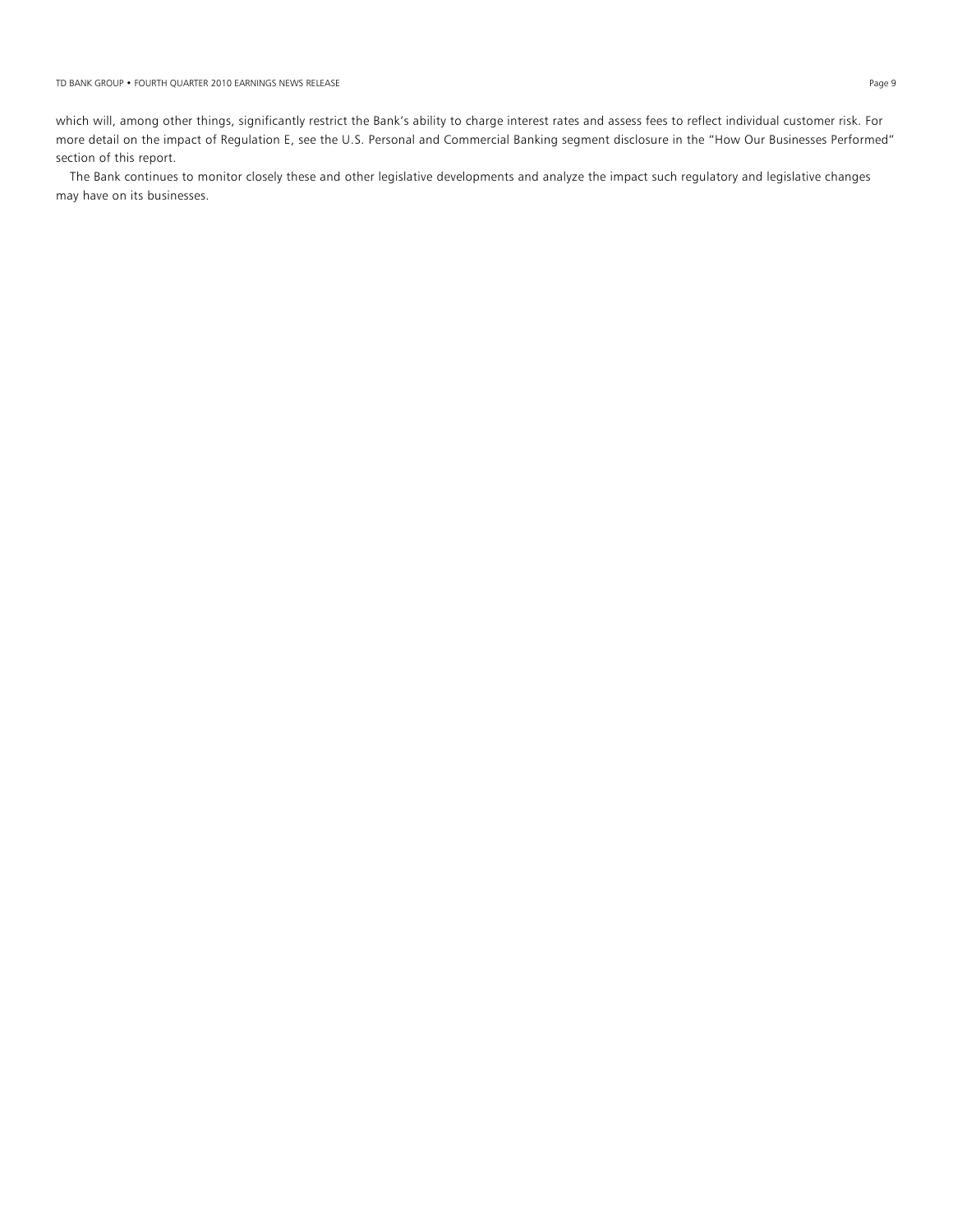# **HOW OUR BUSINESSES PERFORMED**

For management reporting purposes, the Bank's operations and activities are organized around four key business segments operating in a number of locations in key financial centres around the globe: Canadian Personal and Commercial Banking, including TD Canada Trust and TD Insurance; Wealth Management, including TD Waterhouse and an investment in TD Ameritrade; U.S. Personal and Commercial Banking including TD Bank, America's Most Convenient Bank; and Wholesale Banking, including TD Securities. The Bank's other activities are grouped into the Corporate segment.

 Results of each business segment reflect revenue, expenses, assets, and liabilities generated by the businesses in that segment. The Bank measures and evaluates the performance of each segment based on adjusted results where applicable, and for those segments the Bank notes that the measure is adjusted. Amortization of intangible expenses is included in the Corporate segment. Accordingly, net income for the operating business segments is presented before amortization of intangibles, as well as any other items of note not attributed to the operating segments. For further details, see the "How the Bank Reports" section, the "Business Focus" section in the 2010 Management Discussion and Analysis, Appendix A of this Earnings News Release, and Note 33 to the 2010 Consolidated Financial Statements. For information concerning the Bank's measures of economic profit and return on invested capital, which are non-GAAP financial measures, see the "How We Performed" section of this document and in the 2010 Management Discussion and Analysis.

 Net interest income within Wholesale Banking is calculated on a taxable equivalent basis (TEB), which means that the value of non-taxable or tax-exempt income, including dividends, is adjusted to its equivalent before-tax value. Using TEB allows the Bank to measure income from all securities and loans consistently and makes for a more meaningful comparison of net interest income with similar institutions. The TEB increase to net interest income and provision for income taxes reflected in Wholesale Banking results is reversed in the Corporate segment. The TEB adjustment for the quarter was \$117 million, compared with \$120 million in the fourth quarter last year, and \$92 million in the prior quarter. On a full year basis, the TEB adjustment was \$415 million, compared with \$470 million in the same period last year.

 The Bank securitizes retail loans and receivables, and records a gain or loss on sale, including the recognition of an asset related to retained interests. Credit losses incurred on retained interests after securitization are recorded as a charge to non-interest income in the Bank's Interim Consolidated Financial Statements. For segment reporting, PCL related to securitized volumes is included in Canadian Personal and Commercial Banking but is reversed in the Corporate segment and reclassified as a charge to non-interest income to comply with GAAP.

## **Canadian Personal and Commercial Banking**

| (millions of Canadian dollars, except as noted)                 | For the three months ended |               |               |               |  |  |
|-----------------------------------------------------------------|----------------------------|---------------|---------------|---------------|--|--|
|                                                                 |                            | Oct. 31, 2010 | July 31, 2010 | Oct. 31, 2009 |  |  |
| Net interest income                                             | 5                          | 1,854         | $1,819$ \$    | 1,668         |  |  |
| Non-interest income                                             |                            | 814           | 827           | 766           |  |  |
| Total revenue                                                   |                            | 2.668         | 2.646         | 2,434         |  |  |
| Provision for credit losses                                     |                            | 239           | 236           | 313           |  |  |
| Non-interest expenses                                           |                            | 1,331         | 1,222         | 1,226         |  |  |
| Net income                                                      |                            | 773           | 841           | 622           |  |  |
| Selected volumes and ratios                                     |                            |               |               |               |  |  |
| Return on invested capital                                      |                            | 32.9%         | 35.5%         | 27.1%         |  |  |
| Margin on average earning assets (including securitized assets) |                            | 2.91%         | 2.92%         | 2.88%         |  |  |
| Efficiency ratio                                                |                            | 49.9%         | 46.2%         | 50.4%         |  |  |
| Number of Canadian retail branches                              |                            | 1.127         | 1.116         | 1,116         |  |  |
| Average number of full-time equivalent staff                    |                            | 34,844        | 34,573        | 33,080        |  |  |

# Quarterly comparison – Q4 2010 vs. Q4 2009

Canadian Personal and Commercial Banking net income for the quarter was \$773 million, an increase of \$151 million, or 24%, compared with the fourth quarter last year. The annualized return on invested capital for the quarter was 32.9%, compared with 27.1% in the fourth quarter last year.

Canadian Personal and Commercial Banking revenue is derived from personal banking, business banking, and insurance. Revenue for the quarter was \$2,668 million, an increase of \$234 million, or 10%, compared with the fourth quarter last year, primarily due to strong volume growth in real estate secured lending, financing services, personal and business deposits, and insurance. Compared with the fourth quarter last year, real estate secured lending volume, including securitized assets, increased \$17.0 billion, or 10%, while consumer loan volume increased \$3.4 billion, or 11%. Business loans and acceptances volume increased \$1.6 billion, or 5%. Personal deposit volume increased \$6.8 billion, or 5%, while business deposit volume increased \$6.1 billion, or 12%. Gross originated insurance premiums increased \$75 million, or 10%. Margin on average earning assets increased by 3 bps to 2.91% compared with the fourth quarter last year as higher margins in real estate secured lending were partially offset by margin compression in deposits and lower mortgage breakage revenue.

PCL for the quarter was \$239 million, a decrease of \$74 million, or 24%, compared with the fourth quarter last year. Personal banking PCL was \$221 million, a decrease of \$58 million, or 21%, mainly due to better credit conditions resulting from an improving economic environment. Business banking PCL was \$18 million, a decrease of \$16 million, or 47%, due to higher commercial banking provisions taken in the fourth quarter last year. Annualized PCL as a percentage of credit volume was 0.37%, a decrease of 16 bps, compared with the fourth quarter last year. Net impaired loans were \$553 million, a decrease of \$2 million, compared with the fourth quarter last year. Net impaired loans in commercial banking remain at relatively low levels largely due to active management. Net impaired loans as a percentage of total loans were 0.85%, compared with 0.93% as at October 31, 2009.

Non-interest expenses for the quarter were \$1,331 million, an increase of \$105 million, or 9%, compared with the fourth quarter last year, primarily due to project-related costs, which included costs related to a project cancellation, the timing of business investments, and higher employee compensation costs.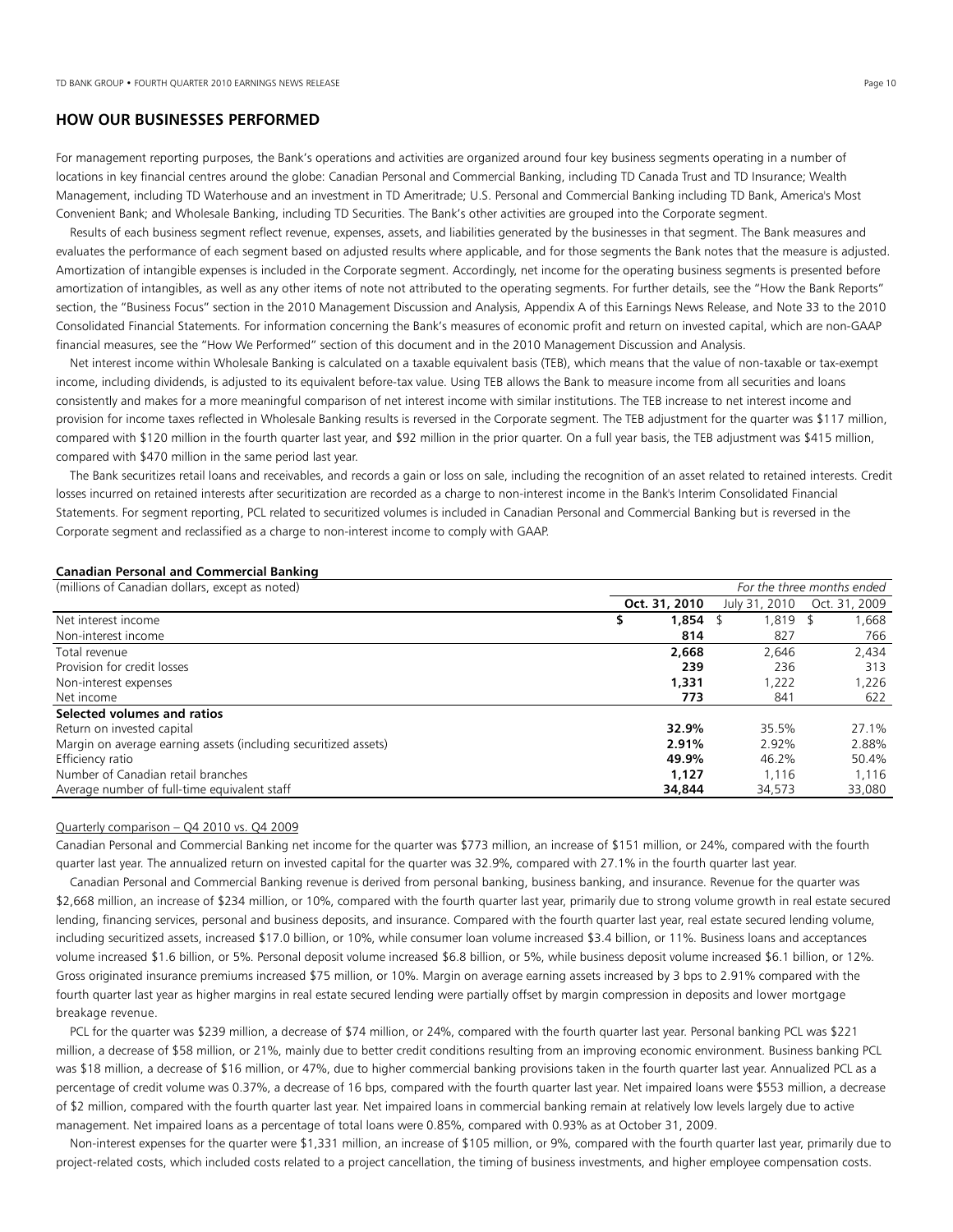The average full-time equivalent (FTE) staffing levels increased by 1,764, or 5%, compared with the fourth quarter last year reflecting continued investment in our businesses. The efficiency ratio for the quarter improved to 49.9%, compared with 50.4% in the fourth quarter last year.

## Quarterly comparison - Q4 2010 vs. Q3 2010

Canadian Personal and Commercial Banking net income for the quarter decreased \$68 million, or 8%, compared with the prior quarter. The annualized return on invested capital for the quarter was 32.9%, compared with 35.5% in the prior quarter.

 Revenue for the quarter increased \$22 million compared with the prior quarter. Compared with the prior quarter, real estate secured lending volume, including securitized assets, increased \$4.4 billion, or 2%, consumer loan volume increased \$0.8 billion, or 2%, while business loans and acceptances increased \$0.7 billion, or 2%. Personal deposit volume increased \$1.7 billion, or 1%, while business deposit volume increased \$1.4 billion, or 3%. Gross originated insurance premiums decreased \$58 million, or 7% due to seasonality of policy renewals. Margin on average earning assets decreased 1 bp to 2.91%.

 PCL for the quarter increased \$3 million compared with the prior quarter. Personal banking PCL decreased \$1 million while business banking PCL increased \$4 million. Net impaired loans increased \$28 million, or 5%, compared to the prior quarter. Net impaired loans as a percentage of total loans were 0.85%, compared with 0.82% as at July 31, 2010.

 Non-interest expenses for the quarter increased \$109 million, or 9%, compared with the prior quarter largely due to higher project-related costs, including a large project cancellation, and the timing of business investment initiatives.

 The average FTE staffing levels increased by 271 compared with the prior quarter. The efficiency ratio for the current quarter worsened to 49.9%, compared with 46.2% in the prior quarter.

#### **Wealth Management**

(millions of Canadian dollars, except as noted) *For the three months ended* 

| , CACCPT as Hotel, Carlo Carlo Hotel and The Carlo Carlo Carlo Carlo Carlo Carlo Carlo Carlo Carlo C | $1.91$ and and computers choose |                  |  |               |  |               |  |
|------------------------------------------------------------------------------------------------------|---------------------------------|------------------|--|---------------|--|---------------|--|
|                                                                                                      |                                 | Oct. 31, 2010    |  | July 31, 2010 |  | Oct. 31, 2009 |  |
| Net interest income                                                                                  |                                 | 97 $\frac{1}{2}$ |  | 93            |  | 67            |  |
| Non-interest income                                                                                  |                                 | 542              |  | 523           |  | 520           |  |
| Total revenue                                                                                        |                                 | 639              |  | 616           |  | 587           |  |
| Non-interest expenses                                                                                |                                 | 468              |  | 447           |  | 444           |  |
| Net income                                                                                           |                                 |                  |  |               |  |               |  |
| Global Wealth                                                                                        |                                 | 118              |  | 117           |  | 97            |  |
| TD Ameritrade                                                                                        |                                 | 33               |  | 62            |  | 59            |  |
| Total                                                                                                |                                 | 151              |  | 179           |  | 156           |  |
| Selected volumes and ratios - Global Wealth                                                          |                                 |                  |  |               |  |               |  |
| Assets under administration (billions of Canadian dollars)                                           |                                 | 224              |  | 211           |  | 191           |  |
| Assets under management (billions of Canadian dollars)                                               |                                 | 183              |  | 174           |  | 171           |  |
| Return on invested capital                                                                           |                                 | 13.5%            |  | 16.2%         |  | 13.6%         |  |
| Efficiency ratio                                                                                     |                                 | 73.2%            |  | 72.6%         |  | 75.6%         |  |
| Average number of full-time equivalent staff                                                         |                                 | 7,000            |  | 7,027         |  | 6,769         |  |

### Quarterly comparison – Q4 2010 vs. Q4 2009

Wealth Management net income for the quarter was \$151 million, a decrease of \$5 million, or 3%, compared with the fourth quarter last year. Global Wealth net income, which excludes TD Ameritrade, was \$118 million, an increase of \$21 million, or 22%, largely driven by increased fee-based revenue from higher average client assets in the advice-based and asset management businesses, and higher net interest margin. The Bank's reported investment in TD Ameritrade generated net income for the quarter of \$33 million, a decrease of \$26 million, or 44%, compared with the fourth quarter last year. The decrease was due to lower earnings and the translation effect of a stronger Canadian dollar. For its fourth quarter ended September 30, 2010, TD Ameritrade reported net income of US\$114 million, a decrease of US\$43 million, or 27%, compared with the fourth quarter last year. Wealth Management's annualized return on invested capital for the quarter was 13.5%, compared with 13.6% in the fourth quarter last year.

 Wealth Management revenue is derived from online brokerage, advice-based businesses, and asset management services. Global Wealth revenue for the quarter was \$639 million, an increase of \$52 million, or 9%, compared to the fourth quarter last year. The increase was primarily due to higher assets under administration and assets under management which drove strong fee-based revenue growth in the advice-based and asset management businesses, the inclusion of U.K. acquisitions, increased net interest margin, and higher client margin loans and deposit balances. This increase was partially offset by reduced trading volumes in the online brokerage business combined with lower commissions per trade in Canada as active traders accounted for a higher proportion of trading volumes.

 Non-interest expenses for the quarter were \$468 million, an increase of \$24 million, or 5%, compared with the fourth quarter last year. This increase was primarily due to higher variable compensation and trailer fees driven by increased revenue from higher asset levels in the advice-based and asset management businesses, higher investment to support business growth, and the inclusion of U.K. acquisitions. This increase was partially offset by reduced staffing levels in the U.S. wealth management businesses resulting from the winding down of the financial advisory business.

 The average FTE staffing levels increased by 231, or 3%, compared with the fourth quarter last year, primarily due to additional FTE staff related to the U.K. acquisitions, growth in client-facing FTE staff, and growth in support FTE for infrastructure, partially offset by a reduction of staff in the U.S. wealth management businesses. The efficiency ratio for the current quarter improved to 73.2%, compared with 75.6% in the fourth quarter last year.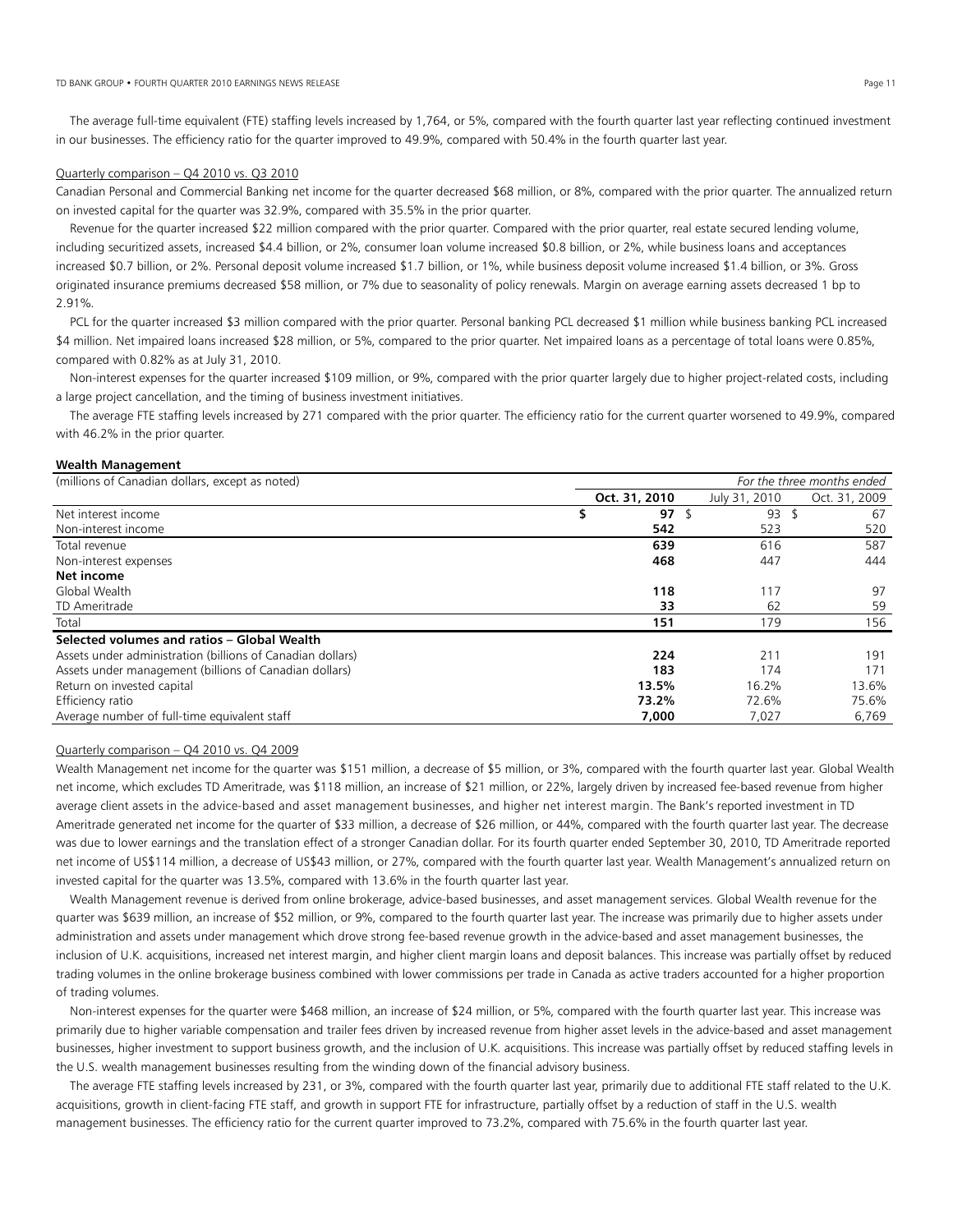#### TD BANK GROUP • FOURTH QUARTER 2010 EARNINGS NEWS RELEASE PAGE 12 PAGE 12 PAGE 12 PAGE 12 PAGE 12 PAGE 12 PAGE 12

 Assets under administration of \$224 billion as at October 31, 2010, increased by \$33 billion, or 17%, from October 31, 2009. Assets under management of \$183 billion as at October 31, 2010, increased by \$12 billion, or 7%, from October 31, 2009. These increases were driven by market appreciation and net new client assets.

## Quarterly comparison – Q4 2010 vs. Q3 2010

Wealth Management net income for the quarter decreased by \$28 million, or 16%, compared with the prior quarter. Global Wealth net income increased by \$1 million. The Bank's reported investment in TD Ameritrade reflected a decrease in net income of \$29 million, or 47%, compared with the prior quarter due to lower earnings at TD Ameritrade. For its fourth quarter ended September 30, 2010, TD Ameritrade reported a net income decline of US\$65 million, or 36%, compared with the prior quarter. Wealth Management's annualized return on invested capital for the quarter was 13.5%, compared with 16.2% in the prior quarter.

 Revenue for the quarter increased \$23 million, or 4%, compared with the prior quarter, primarily due to increased revenue from higher assets under management in our asset management businesses and higher assets under administration in our advice-based businesses.

 Non-interest expenses increased \$21 million compared to the prior quarter due to higher variable compensation and trailer fees driven by increased revenue from higher asset levels and higher costs related to technology projects.

 The average FTE staffing levels decreased by 27 compared with the prior quarter, reflecting reduced business volumes in the online brokerage channel and support areas. The efficiency ratio for the current quarter worsened slightly to 73.2%, compared with 72.6% in the prior quarter.

 Assets under administration as at October 31, 2010 increased \$13 billion, or 6%, from July 31, 2010. Assets under management as at October 31, 2010 increased \$9 billion, or 5%, from July 31, 2010. The increase in the assets was due to the positive market impact on asset values and an increase in net new client assets.

#### **U.S. Personal and Commercial Banking**

| (millions of dollars, except as noted)            |               |      |               |                  |               |                         | For the three months ended |
|---------------------------------------------------|---------------|------|---------------|------------------|---------------|-------------------------|----------------------------|
|                                                   |               |      |               | Canadian dollars |               |                         | U.S. dollars               |
|                                                   | Oct. 31, 2010 |      | July 31, 2010 | Oct. 31, 2009    | Oct. 31, 2010 | July 31, 2010           | Oct. 31, 2009              |
| Net interest income                               | 962<br>\$     | - \$ | 909           | 840<br>\$        | \$<br>933     | \$<br>$874 \text{ } $5$ | 781                        |
| Non-interest income                               | 257           |      | 314           | 273              | 250           | 302                     | 255                        |
| Total revenue                                     | 1,219         |      | 1,223         | 1,113            | 1,183         | 1,176                   | 1,036                      |
| Provision for credit losses - loans               | 133           |      | 132           | 175              | 129           | 127                     | 162                        |
| Provision for credit losses - debt securities     |               |      |               |                  |               |                         |                            |
| classified as loans                               | 13            |      | (1)           | 41               | 13            | (1)                     | 39                         |
| Provision for credit losses - total               | 146           |      | 131           | 216              | 142           | 126                     | 201                        |
| Non-interest expenses - reported                  | 763           |      | 724           | 806              | 741           | 696                     | 751                        |
| Non-interest expenses - adjusted                  | 736           |      | 716           | 669              | 714           | 688                     | 623                        |
| Net income - reported                             | 265           |      | 282           | 122              | 257           | 271                     | 113                        |
| Adjustments for items of note, net of income      |               |      |               |                  |               |                         |                            |
| taxes <sup>1</sup>                                |               |      |               |                  |               |                         |                            |
| Integration and restructuring charges relating to |               |      |               |                  |               |                         |                            |
| U.S. Personal and Commercial Banking acquisitions | 18            |      | 5             | 89               | 18            | 5                       | 83                         |
| Net income - adjusted                             | 283           |      | 287           | 211              | 275           | 276                     | 196                        |
| Selected volumes and ratios                       |               |      |               |                  |               |                         |                            |
| Return on invested capital                        | 6.3%          |      | 6.4%          | 4.5%             | 6.3%          | 6.4%                    | 4.5%                       |
| Margin on average earning assets (TEB)            | 3.50%         |      | 3.47%         | 3.46%            | 3.50%         | 3.47%                   | 3.46%                      |
| Efficiency ratio - reported                       | 62.6%         |      | 59.2%         | 72.4%            | 62.6%         | 59.2%                   | 72.4%                      |
| Efficiency ratio - adjusted                       | 60.4%         |      | 58.5%         | 60.1%            | 60.4%         | 58.5%                   | 60.1%                      |
| Number of U.S. retail stores                      | 1,269         |      | 1,100         | 1,028            | 1,269         | 1,100                   | 1,028                      |
| Average number of full-time equivalent staff      | 21,104        |      | 20,181        | 19,242           | 21,104        | 20,181                  | 19,242                     |

<sup>1</sup> For explanations of items of note, see the "Non-GAAP Financial Measures - Reconciliation of Adjusted to Reported Net Income" table in the "How We Perform" section of this document.

#### Quarterly comparison – Q4 2010 vs. Q4 2009

U.S. Personal and Commercial Banking net income, in Canadian dollar terms, for the quarter was \$265 million, an increase of \$143 million, or 117%, on a reported basis, and \$283 million, an increase of \$72 million, or 34%, on an adjusted basis, compared with the fourth quarter last year. The strengthening of the Canadian dollar against the U.S. dollar decreased the reported and adjusted net income by \$13 million, for the current quarter. Adjusted net income for the current and prior year excluded integration and restructuring charges relating to acquisitions. The annualized return on invested capital for the quarter was 6.3%, compared with 4.5% in the fourth quarter last year. On September 30<sup>th</sup>, the Bank closed on the acquisition of South Financial. As at October 31, 2010, South Financial had total assets of US\$9.7 billion and total deposits of US\$8.6 billion.

 In U.S. dollar terms, revenue for the quarter was US\$1,183 million, an increase of US\$147 million, or 14%, compared with the fourth quarter last year. The increase was primarily due to increased loan and deposit volume, wider product spreads, and recent acquisitions. Revenue growth was muted due to the implementation of Regulation E in the current quarter. Margin on average earning assets increased by 4 bps to 3.50% compared with the fourth quarter last year, primarily due to expanded loan margins. Compared with the fourth quarter last year, average loans increased US\$6.9 billion, or 13%. Excluding acquisitions, average loans increased US\$3.0 billion, or 6%, with average personal loans increasing US\$2.1 billion, or 11%, primarily due to a US\$1.7 billion increase in residential mortgages, and average business loans increasing US\$0.8 billion, or 2%. Average deposits increased US\$23.8 billion, or 22%. Excluding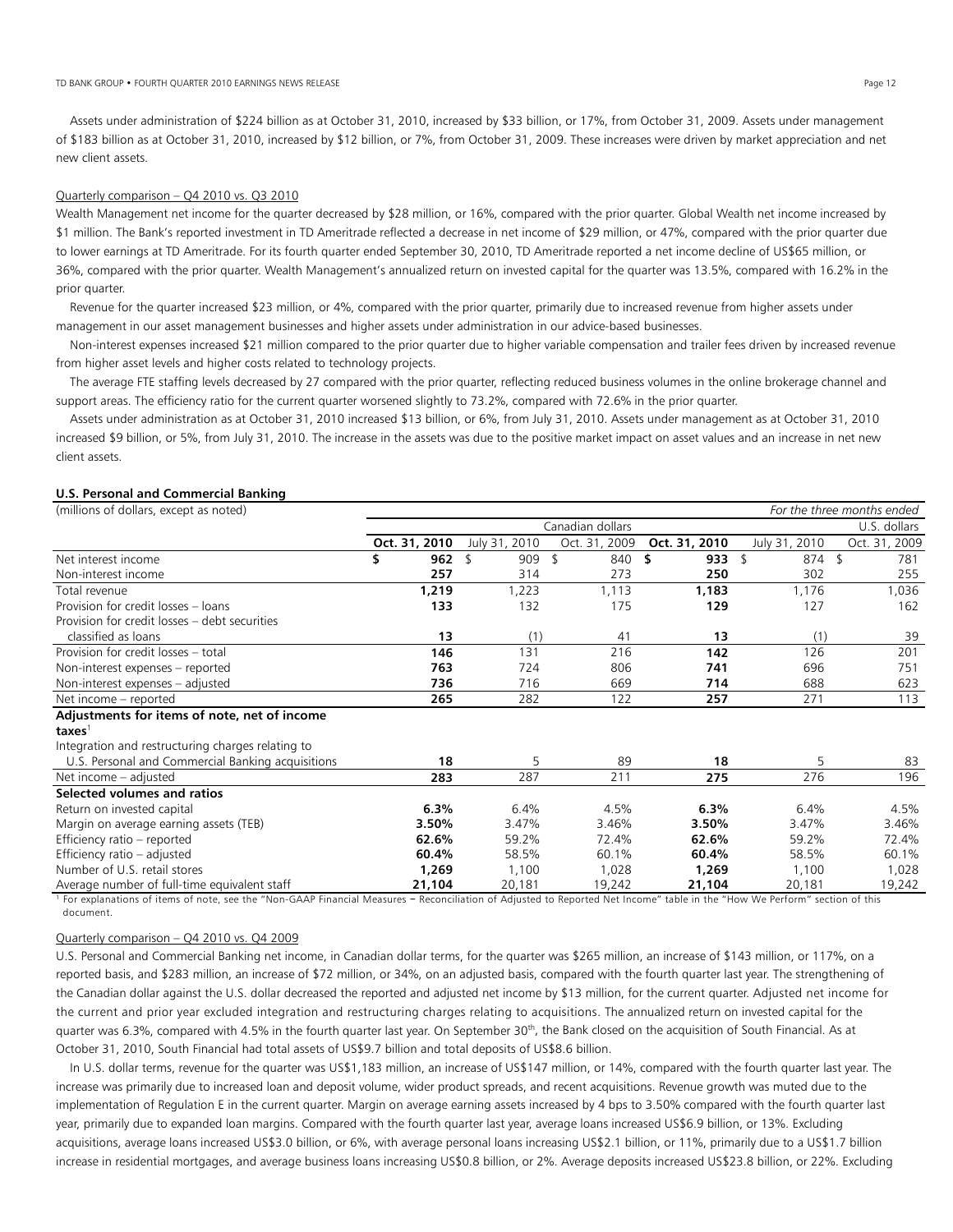acquisitions, average deposits increased \$18.5 billion, or 17%, which included a US\$13.4 billion increase in TD Ameritrade insured deposit accounts (IDA). Average deposit volume, excluding the impact of the TD Ameritrade IDAs and acquisitions, increased US\$5.1 billion, or 6%, due to maturing stores and solid organic growth. Business deposit volumes (excluding government) increased US\$3.5 billion, or 13%, government deposits were flat, and personal deposit volumes increased US\$1.7 billion, or 4%.

 Total PCL for the quarter was US\$142 million, a decrease of US\$59 million, or 29%, compared with the fourth quarter last year. PCL for loans for the quarter was US\$129 million, a decrease of US\$33 million, or 20%, compared with the fourth quarter last year. Annualized PCL for loans as a percentage of credit volume was 0.85%, a decrease of 40 bps compared with the fourth quarter last year. Net impaired loans, excluding debt securities classified as loans and covered assets, were US\$1,097 million, an increase of US\$284 million, or 35%, compared with the fourth quarter last year. The increase was largely due to net new formations resulting from weakness in the commercial real estate market in the U.S. Net impaired loans, excluding debt securities classified as loans and covered assets, as a percentage of total loans were 1.7%, compared with 1.5% as at October 31, 2009. Net impaired debt securities classified as loans were US\$1,010 million as at October 31, 2010, compared to \$US181 million as at October 31, 2009. Covered impaired loans were US\$32 million as at October 31, 2010.

 Reported non-interest expenses for the quarter were US\$741 million, a decrease of \$10 million, compared with the fourth quarter last year. On an adjusted basis, non-interest expenses for the quarter were US\$714 million, an increase of US\$91 million, or 15%, primarily due to operating expenses associated with recent acquisitions, new store expenses, and investments in infrastructure.

 The average FTE staffing levels increased by 1,862, or 10%, compared with the fourth quarter last year. This increase resulted from the recent acquisitions and 32 new store openings since the fourth quarter last year. The reported efficiency ratio for the quarter improved to 62.6%, compared with 72.4% in the fourth quarter last year. The adjusted efficiency ratio for the quarter was essentially flat to the prior year quarter at 60.4%.

#### Quarterly comparison – Q4 2010 vs. Q3 2010

U.S. Personal and Commercial Banking net income, in Canadian dollar terms, for the quarter decreased \$17 million, or 6%, on a reported basis, and decreased \$4 million, on an adjusted basis, compared with the prior quarter. Adjusted net income for the current and prior year excluded integration and restructuring charges relating to acquisitions. The annualized return on invested capital for the quarter was 6.3%, compared with 6.4% in the prior quarter.

In U.S. dollar terms, revenue for the quarter increased US\$7 million compared with the prior quarter, primarily due to higher revenue from the recent acquisition, partially offset by \$44 million impact of Regulation E on fee revenue. Margin on average earning assets increased by 3 bps to 3.50% compared with the prior quarter, primarily due to higher loan spreads. Compared with the prior quarter, average loans increased US\$3.1 billion, or 5%. Excluding acquisitions, average loans increased US\$1.0 billion, or 2%, with average business loans increasing US\$0.4 billion, or 1%, and average personal loans increasing US\$0.6 billion, or 3%. Average deposits increased US\$5.1 billion, or 4%. Excluding acquisitions, average deposits increased US\$2.6 billion including a US\$1.0 billion increase in average deposits of TD Ameritrade IDAs. Average deposit volume excluding the impact of the TD Ameritrade IDAs and acquisitions increased US\$1.6 billion, or 2%, with 2% growth in business deposit volume (excluding government), 6% increase in government deposits, and 0.4% growth in personal deposit volume.

 Total PCL for the quarter increased US\$16 million, or 13%, compared with the prior quarter. PCL for loans increased US\$2 million, or 2%, while annualized PCL for loans as a percentage of credit volume was 0.85%, a decrease of 4 bps, compared with the prior quarter. Net impaired loans, excluding debt securities classified as loans that are impaired and covered assets, were US\$1,097 million, an increase of US\$51 million, or 5%, compared with the prior quarter. The increase was largely due to new formations in the commercial loan portfolio. Net impaired loans, excluding debt securities classified as loans and covered assets, as a percentage of total loans were 1.7%, an improvement of 9 bps from the prior quarter. Net impaired debt securities classified as loans were US\$1,010 million, an increase of US\$43 million, or 5%, compared with the prior quarter. PCL for debt securities classified as loans increased US\$14 million compared with the prior quarter.

 Non-interest expenses for the quarter increased US\$45 million, or 7%, on a reported basis, and increased US\$26 million, or 4%, on an adjusted basis, compared with the prior quarter, primarily due to the recent acquisition of The South Financial Group, Inc.

 The average FTE staffing levels increased by 923, or 5%, compared with the prior quarter, primarily driven by the recent acquisition of South Financial. The reported efficiency ratio for the quarter worsened to 62.6%, compared with 59.2% in the prior quarter. The adjusted efficiency ratio for the quarter worsened to 60.4%, compared with 58.5% in the prior quarter, due primarily to the impact of the South Financial acquisition.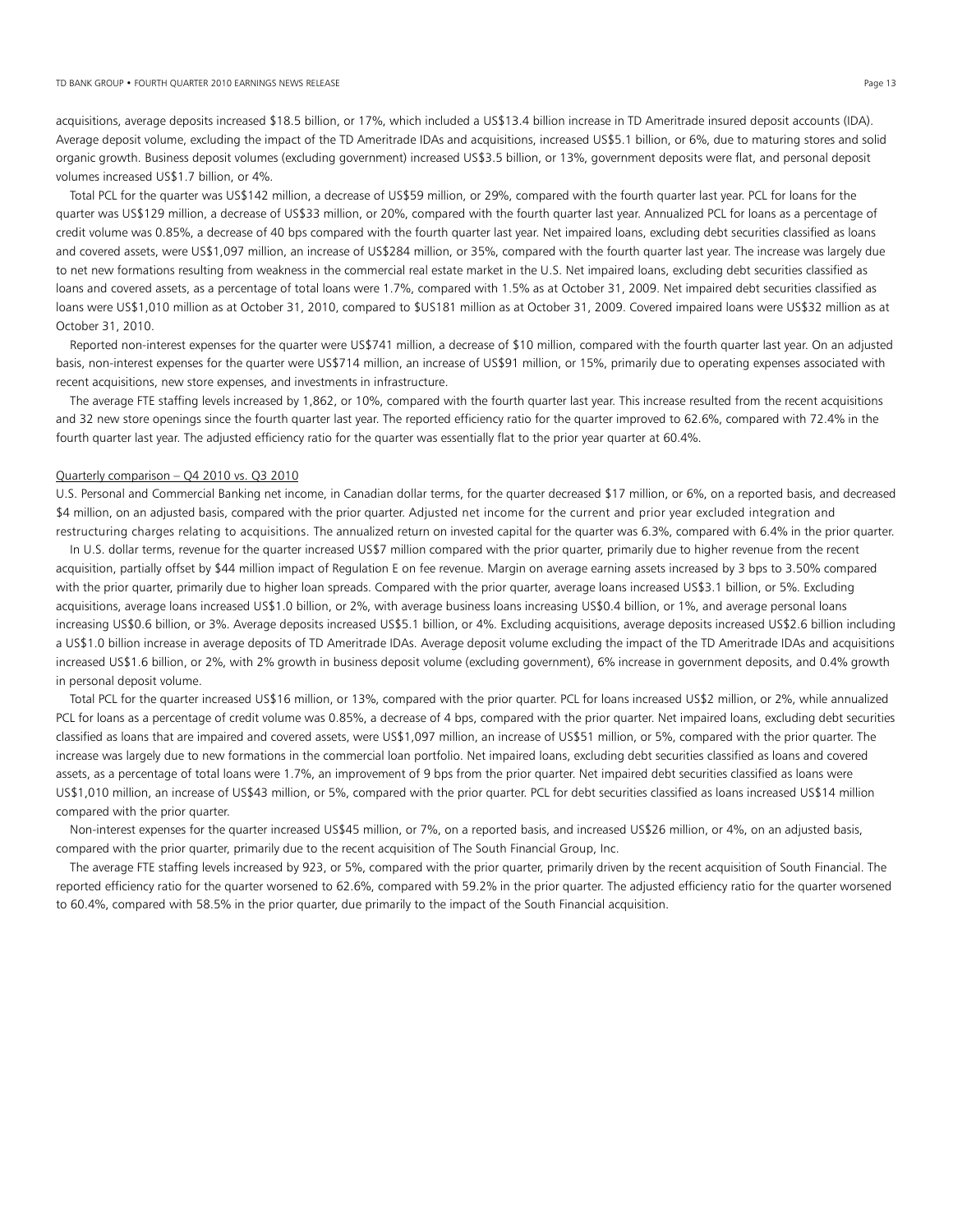# **Wholesale Banking**

| (millions of Canadian dollars, except as noted)                 | For the three months ended |               |               |  |  |
|-----------------------------------------------------------------|----------------------------|---------------|---------------|--|--|
|                                                                 | Oct. 31, 2010              | July 31, 2010 | Oct. 31, 2009 |  |  |
| Net interest income (TEB)                                       | 416 $\frac{1}{2}$          | 430 \$        | 579           |  |  |
| Non-interest income                                             | 261                        | 146           | 307           |  |  |
| Total revenue                                                   | 677                        | 576           | 886           |  |  |
| Provision for credit losses                                     | 23                         | (16)          |               |  |  |
| Non-interest expenses                                           | 324                        | 323           | 347           |  |  |
| Net income $-$ reported                                         | 95                         | 179           | 372           |  |  |
| Adjustments for items of note, net of income taxes <sup>1</sup> |                            |               |               |  |  |
| Agreement with Canada Revenue Agency                            | 121                        |               |               |  |  |
| Net income $-$ adjusted                                         | 216                        | 179           | 372           |  |  |
| Selected volumes and ratios                                     |                            |               |               |  |  |
| Risk-weighted assets (billions of Canadian dollars)             | 32                         | 32            | 34            |  |  |
| Return on invested capital                                      | 25.6%                      | 22.7%         | 46.0%         |  |  |
| Efficiency ratio - reported                                     | 47.9%                      | 56.1%         | 39.2%         |  |  |
| Average number of full-time equivalent staff                    | 3,373                      | 3,291         | 3,057         |  |  |

For explanations of items of note, see the "Non-GAAP Financial Measures - Reconciliation of Adjusted to Reported Net Income" table in the "How We Perform" section of this document.

# Quarterly comparison – Q4 2010 vs. Q4 2009

Wholesale Banking reported net income for the quarter was \$95 million, a decrease of \$277 million, or 74%, on a reported basis, and \$216 million, a decrease of \$156 million, or 42%, on an adjusted basis, compared with the fourth quarter last year. There were no items of note in the prior year. The decrease was due to lower fixed income, credit and equity trading, and lower underwriting fees, partially offset by improved currency trading, investment banking income, and gains in the investment portfolio. In the fourth quarter last year, results were very strong as financial markets recovered at a rapid pace resulting in significantly improved asset values and market liquidity. The operating environment in the current quarter had decreased client volumes and offered fewer trading opportunities compared to same quarter last year. The annualized return on invested capital for the quarter was strong at 25.6%, compared with 46.0% in the very strong fourth quarter last year.

 Wholesale Banking revenue is derived primarily from capital markets and corporate lending. Revenue for the quarter was \$677 million, a decrease of \$209 million, or 24%, compared with the fourth quarter last year. Last year, financial markets were rapidly recovering from the credit crisis, and an improved competitive position resulted in tighter credit spreads, increased client flow, and wider bid-offer margins which in turn resulted in strong, broad-based performance with particularly strong results in fixed income and credit trading. Partially offsetting these decreases were improved currency trading from strong client flow and solid trading, higher M&A and advisory fees as market volumes increased compared to low levels in the prior year, as well as security gains in the investment portfolio compared to losses in the prior year.

PCL is composed of specific provisions for credit losses and accrual costs for credit protection net of recoveries of previously recorded provisions. PCL in the quarter was \$23 million, an increase of \$16 million compared to the fourth quarter last year. Provisions in the current quarter were driven by a single merchant banking exposure. In the fourth quarter last year, PCL was \$7 million mainly reflecting the cost of credit protection. Net impaired loans were \$42 million, a decrease of \$78 million, or 65%, over the fourth quarter last year.

 Non-interest expenses for the quarter were \$324 million, a decrease of \$23 million, or 6%, compared with the fourth quarter last year. The decrease was driven by lower variable compensation partially offset by higher operating costs related to investment in risk and control infrastructure.

#### Quarterly comparison – Q4 2010 vs. Q3 2010

Wholesale Banking net income for the quarter decreased by \$84 million, or 47%, on a reported basis, and increased by \$37 million, or 21%, on an adjusted basis, compared with the prior quarter. The increase was primarily due to gains from credit valuation in the current quarter as compared to losses in the prior quarter. The annualized return on invested capital for the quarter was 25.6%, compared with 22.7% in the prior quarter.

 Revenue for the quarter increased \$101 million, or 18%, compared with the prior quarter, primarily due to improved results in fixed income, equity and currency trading and investment banking fees. Market conditions remained challenging as low interest rate and low volatility persisted, keeping client activity depressed; however, credit spreads tightened in the current quarter which drove credit valuation gains, as compared to losses in the prior quarter where concern over European sovereign debt dampened the markets. Equity derivatives benefitted from increased revenue related to client transactions, and cash equities businesses performed well as a result of improved equity markets and trading opportunities. Investment banking revenue increased primarily due to higher M&A and advisory fees.

PCL for the quarter was \$39 million higher than the prior quarter. In the prior quarter, the accrual cost of CDS protection was more than offset by recoveries of previously recorded provisions. Net impaired loans decreased \$22 million, or 34%, compared with the prior quarter.

 Non-interest expenses for the quarter were \$324 million, in line with the prior quarter due to lower variable compensation offset by higher severance and operating expenses.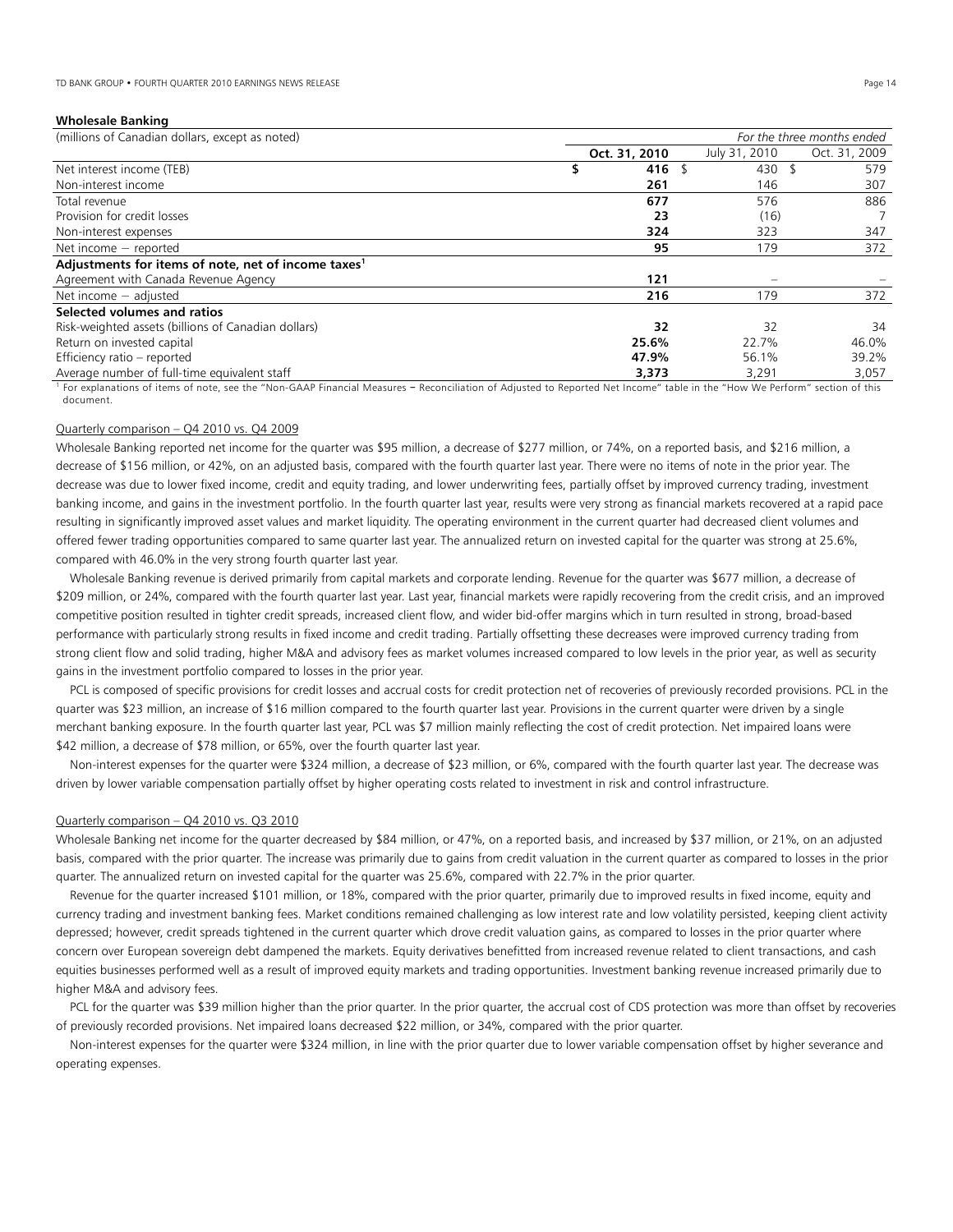# **Corporate**

| (millions of Canadian dollars)                                  | For the three months ended |               |               |               |  |  |  |  |  |
|-----------------------------------------------------------------|----------------------------|---------------|---------------|---------------|--|--|--|--|--|
|                                                                 |                            | Oct. 31, 2010 | July 31, 2010 | Oct. 31, 2009 |  |  |  |  |  |
| Corporate segment net loss - reported                           |                            | $(290)$ \$    | $(304)$ \$    | (262)         |  |  |  |  |  |
| Adjustments for items of note, net of income taxes <sup>1</sup> |                            |               |               |               |  |  |  |  |  |
| Amortization of intangibles                                     |                            | 115           | 117           | 116           |  |  |  |  |  |
| Decrease (increase) in fair value of derivatives hedging        |                            |               |               |               |  |  |  |  |  |
| the reclassified available-for-sale securities portfolio        |                            | 8             | 14            | 73            |  |  |  |  |  |
| Decrease (increase) in fair value of credit default swaps       |                            |               |               |               |  |  |  |  |  |
| hedging the corporate loan book, net of provision               |                            |               |               |               |  |  |  |  |  |
| for credit losses                                               |                            | 4             | (9)           | 19            |  |  |  |  |  |
| Total adjustments for items of note                             |                            | 127           | 122           | 208           |  |  |  |  |  |
| Corporate segment net loss - adjusted                           |                            | $(163)$ \$    | $(182)$ \$    | (54)          |  |  |  |  |  |
| Decomposition of items included in net loss – adjusted          |                            |               |               |               |  |  |  |  |  |
| Net securitization                                              | \$                         | $(2)$ \$      | $(17)$ \$     | (2)           |  |  |  |  |  |
| Net corporate expenses                                          |                            | (161)         | (80)          | (90)          |  |  |  |  |  |
| Other                                                           |                            |               | (85)          | 38            |  |  |  |  |  |
| Corporate segment net loss - adjusted                           |                            | $(163)$ \$    | (182)\$       | (54)          |  |  |  |  |  |

<sup>1</sup>For explanations of items of note, see the "Non-GAAP Financial Measures – Reconciliation of Adjusted to Reported Net Income" table in the "How We Perform" section of this document.

# Quarterly comparison – Q4 2010 vs. Q4 2009

Corporate segment's reported net loss for the quarter was \$290 million, compared with a reported net loss of \$262 million in the fourth quarter last year. Adjusted net loss for the quarter was \$163 million, compared with an adjusted net loss of \$54 million. Compared with the fourth quarter last year, the higher adjusted net loss was primarily attributable to higher net corporate expenses and the impact of favourable tax-related items last year, partially offset by favourable hedging and treasury activities. The current quarter included a charge of \$22 million related to a write-down of our investment in Symcor.

# Quarterly comparison – Q4 2010 vs. Q3 2010

Corporate segment's reported net loss for the quarter was \$290 million, compared with a reported net loss of \$304 million in the prior quarter. Adjusted net loss for the quarter was \$163 million, compared with an adjusted net loss of \$182 million. The lower adjusted net loss was primarily attributable to favourable hedging and treasury activities and the impact of an unfavourable tax-related item in the prior quarter, partially offset by higher net corporate expenses. The current quarter included the Symcor write-down of \$22 million.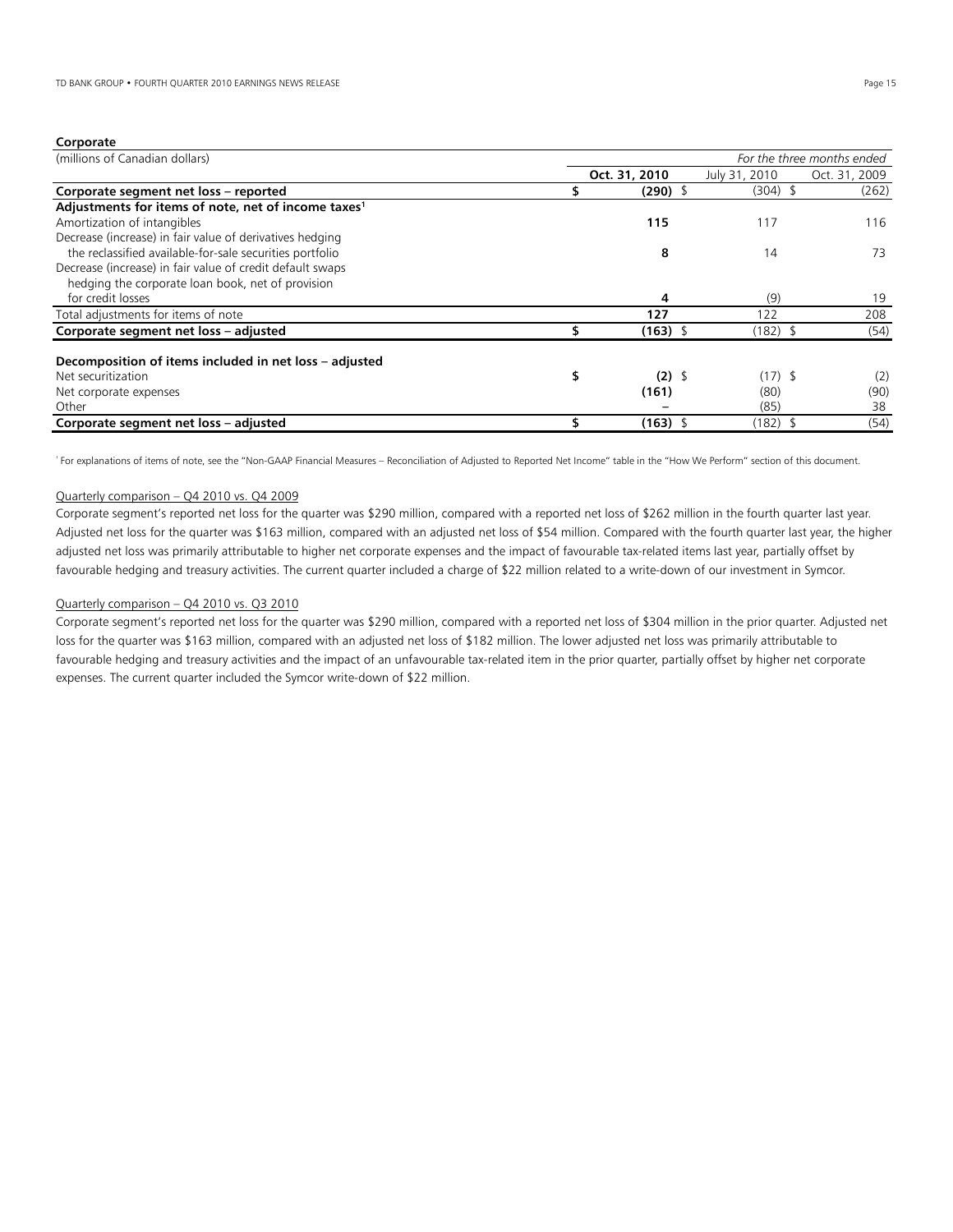# **INTERIM CONSOLIDATED FINANCIAL STATEMENTS** (unaudited)

#### **INTERIM CONSOLIDATED BALANCE SHEET** (unaudited)  $\overline{\phantom{a}}$ (millions of Canadian dollars, except as noted)*As at*  **Oct. 31 Oct. 31**<br>**2010** 2009 **2010** 2009 L, **ASSETS Cash and due from banks \$ 2,574** \$ 2,414 **Interest-bearing deposits with banks** 19,103 **21,710** 21,517  $\overline{\phantom{a}}$ **Securities**  Trading **59,542** 54,320 Available-for-sale **102,355** 84,841 Held-to-maturity **9,715** 9,662 **171,612** 148,823  $\overline{\phantom{a}}$ **Securities purchased under reverse repurchase agreements 50,658** 32,948 **Loans**  Residential mortgages **71,507** 65,665 Consumer instalment and other personal Credit card **8,870** 8,152 Business and government **83,481** 76,176 Debt securities classified as loans **7,591** 11,146 **272,329** 255,496 Allowance for loan losses **(2,309)** (2,368) Loans, net of allowance for loan losses **270,020** 253,128 **Other**  Customers' liability under acceptances **7,757** 9,946 Investment in TD Ameritrade **5,485** 5,465 Derivatives **51,675** 49,445 Goodwill **14,460** 15,015 Other intangibles **2,093** 2,546 Land, buildings, and equipment **4,247** 4,078 Current income tax receivable **–** 238 Other assets **19,828** 14,070 **105,545** 100,803 **Total assets \$ 619,545** \$ 557,219 **LIABILITIES**   $\overline{\phantom{a}}$ **Deposits**  Personal **\$ 249,251** \$ 223,228 Banks **12,508** 5,480 Business and government **145,221** 126,907 Trading **22,991** 35,419 **429,971** 391,034 **Other**  Acceptances **7,757** 9,946 Obligations related to securities sold short **23,695** 17,641 Obligations related to securities sold under repurchase agreements **25,426** 16,472 Derivatives **53,685** 48,152 Current income tax payable **352** – Future income tax liabilities **460** 235 Other liabilities **21,316** 19,632 **132,691** 112,078  $\overline{\phantom{a}}$ **Subordinated notes and debentures 12,506** 12,383 **Liability for preferred shares** 550 **Liability for capital trust securities –** 895 **Non-controlling interests in subsidiaries** 1,559 **SHAREHOLDERS' EQUITY**  Common shares (millions of shares issued and outstanding: Oct. 31, 2010 – 879.7 and Oct. 31, 2009 – 859.6) **16,730** 15,357 Preferred shares (millions of shares issued and outstanding: Oct. 31, 2010 – 135.8 and Oct. 31, 2009 – 135.8) **3,395** 3,395 Treasury shares - common (millions of shares held: Oct. 31, 2010 – (1.2) and Oct. 31, 2009 – (0.8)) **(91)** (15) Treasury shares - preferred (millions of shares held: Oct. 31, 2010 – nil and Oct. 31, 2009 – nil) **(1)** – Contributed surplus **305** 336 Retained earnings **20,959** 18,632 Accumulated other comprehensive income (loss) **1,005** 1,015 **42,302** 38,720 **Total liabilities and shareholders' equity and state of the state of the state of the state of the state of the state of the state of the state of the state of the state of the state of the state of the state of the state**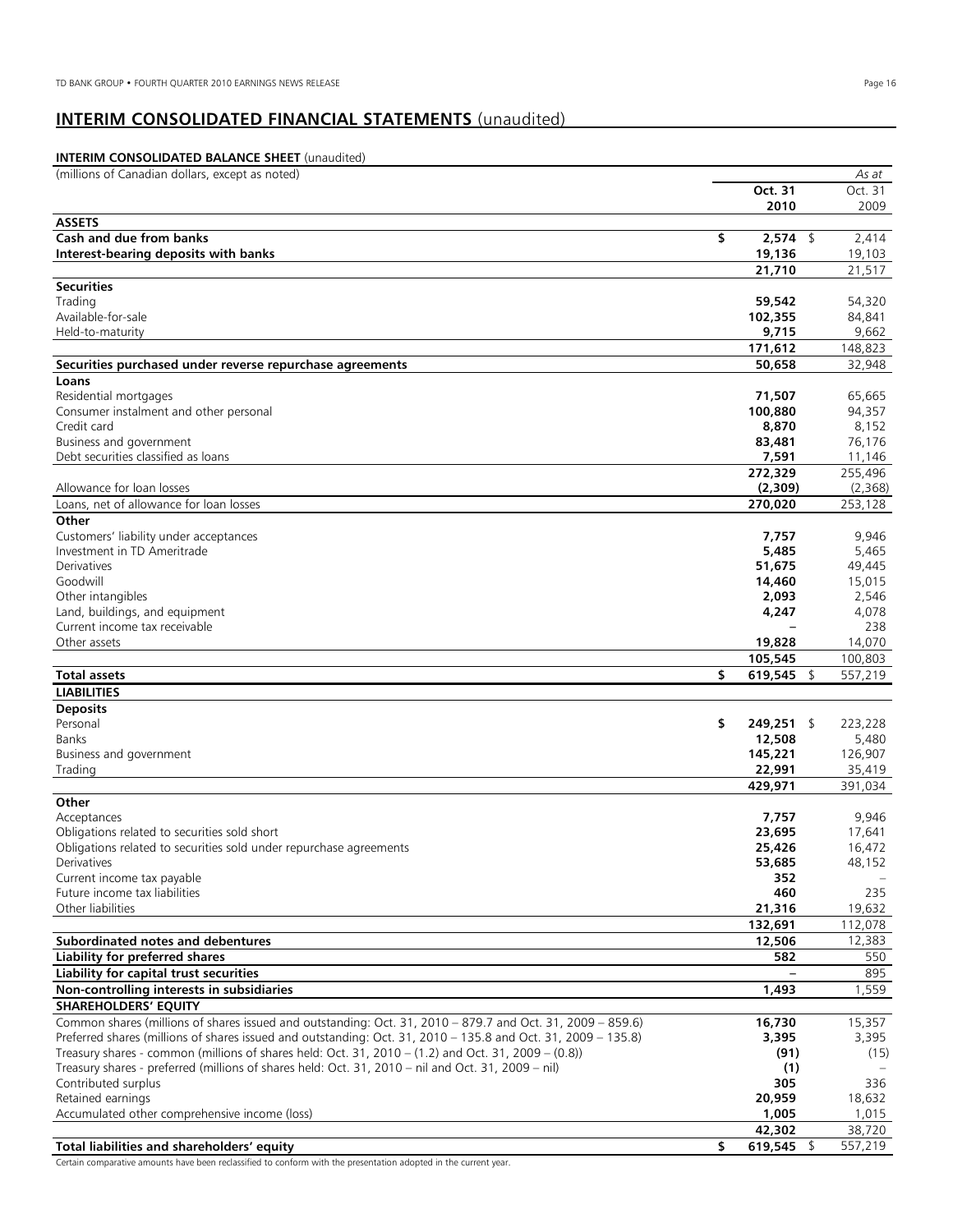# **INTERIM CONSOLIDATED STATEMENT OF INCOME** (unaudited)

| <b>INTERNIVI CONSOLIDATED STATERIERT OF INCORRE (UNIQUATED)</b>        |                            |            |                             |             |
|------------------------------------------------------------------------|----------------------------|------------|-----------------------------|-------------|
| (millions of Canadian dollars, except as noted)                        | For the three months ended |            | For the twelve months ended |             |
|                                                                        | Oct. 31                    | Oct. 31    | Oct. 31                     | Oct. 31     |
|                                                                        | 2010                       | 2009       | 2010                        | 2009        |
| Interest income                                                        |                            |            |                             |             |
| Loans                                                                  | \$<br>3,293 \$             | $3,264$ \$ | $12,939$ \$                 | 13,691      |
| Securities                                                             |                            |            |                             |             |
| <b>Dividends</b>                                                       | 175                        | 180        | 737                         | 868         |
| Interest                                                               | 854                        | 744        | 3,043                       | 3,886       |
| Deposits with banks                                                    | 171                        | 84         | 668                         | 442         |
|                                                                        | 4,493                      | 4,272      | 17,387                      | 18,887      |
|                                                                        |                            |            |                             |             |
| Interest expense                                                       |                            |            |                             |             |
| Deposits                                                               | 1,203                      | 1,126      | 4,578                       | 5,818       |
| Subordinated notes and debentures                                      | 166                        | 168        | 667                         | 671         |
| Preferred shares and capital trust securities                          | 7                          | 24         | 37                          | 94          |
| Other                                                                  | 134                        | 129        | 562                         | 978         |
|                                                                        | 1,510                      | 1,447      | 5,844                       | 7,561       |
| Net interest income                                                    | 2,983                      | 2,825      | 11,543                      | 11,326      |
| Non-interest income                                                    |                            |            |                             |             |
| Investment and securities services                                     | 616                        | 591        | 2,424                       | 2,212       |
| Credit fees                                                            | 155                        | 168        | 634                         | 622         |
| Net securities gains (losses)                                          | 1                          | 26         | 75                          | (437)       |
|                                                                        | 119                        | 215        | 484                         | 685         |
| Trading income (loss)                                                  |                            | 385        |                             |             |
| Service charges                                                        | 392                        |            | 1,651                       | 1,507       |
| Loan securitizations                                                   | 124                        | 135        | 489                         | 468         |
| Card services                                                          | 210                        | 192        | 820                         | 733         |
| Insurance, net of claims                                               | 238                        | 202        | 1,028                       | 913         |
| Trust fees                                                             | 40                         | 33         | 153                         | 141         |
| Other income (loss)                                                    | 139                        | (54)       | 264                         | (310)       |
|                                                                        | 2,034                      | 1,893      | 8,022                       | 6,534       |
| Total revenue                                                          | 5,017                      | 4,718      | 19,565                      | 17,860      |
| <b>Provision for credit losses</b>                                     | 404                        | 521        | 1,625                       | 2,480       |
| Non-interest expenses                                                  |                            |            |                             |             |
| Salaries and employee benefits                                         | 1,485                      | 1,452      | 5,960                       | 5,839       |
| Occupancy, including depreciation                                      | 339                        | 293        | 1,236                       | 1,213       |
|                                                                        | 268                        | 246        | 880                         | 897         |
| Equipment, including depreciation                                      |                            |            |                             |             |
| Amortization of other intangibles                                      | 147                        | 151        | 592                         | 653         |
| Restructuring costs                                                    |                            | 9          | 17                          | 36          |
| Marketing and business development                                     | 184                        | 158        | 595                         | 566         |
| Brokerage-related fees                                                 | 73                         | 70         | 297                         | 274         |
| Professional and advisory services                                     | 281                        | 200        | 804                         | 740         |
| Communications                                                         | 64                         | 58         | 251                         | 239         |
| Other                                                                  | 422                        | 458        | 1,531                       | 1,754       |
|                                                                        | 3,263                      | 3,095      | 12,163                      | 12,211      |
| Income before income taxes, non-controlling interests in subsidiaries, |                            |            |                             |             |
| and equity in net income of an associated company                      | 1,350                      | 1,102      | 5,777                       | 3,169       |
| Provision for income taxes                                             | 374                        | 132        | 1,262                       | 241         |
| Non-controlling interests in subsidiaries, net of income taxes         | 27                         | 27         | 106                         | 111         |
|                                                                        | 45                         | 67         | 235                         | 303         |
| Equity in net income of an associated company, net of income taxes     |                            |            |                             |             |
| Net income                                                             | 994                        | 1,010      | 4,644                       | 3,120       |
| <b>Preferred dividends</b>                                             | 48                         | 48         | 194                         | 167         |
| Net income available to common shareholders                            | \$<br>$946$ \$             | 962 \$     | 4,450                       | 2,953<br>\$ |
| Average number of common shares outstanding (millions)                 |                            |            |                             |             |
| Basic                                                                  | 874.9                      | 855.6      | 867.1                       | 847.1       |
| Diluted                                                                | 879.7                      | 861.1      | 872.1                       | 850.1       |
| Earnings per share (Canadian dollars)                                  |                            |            |                             |             |
| Basic                                                                  | \$<br>1.08 \$              | $1.12$ \$  | $5.13 \quad$                | 3.49        |
| Diluted                                                                | 1.07                       | 1.12       | 5.10                        | 3.47        |
| Dividends per share (Canadian dollars)                                 | 0.61                       | 0.61       | 2.44                        | 2.44        |
|                                                                        |                            |            |                             |             |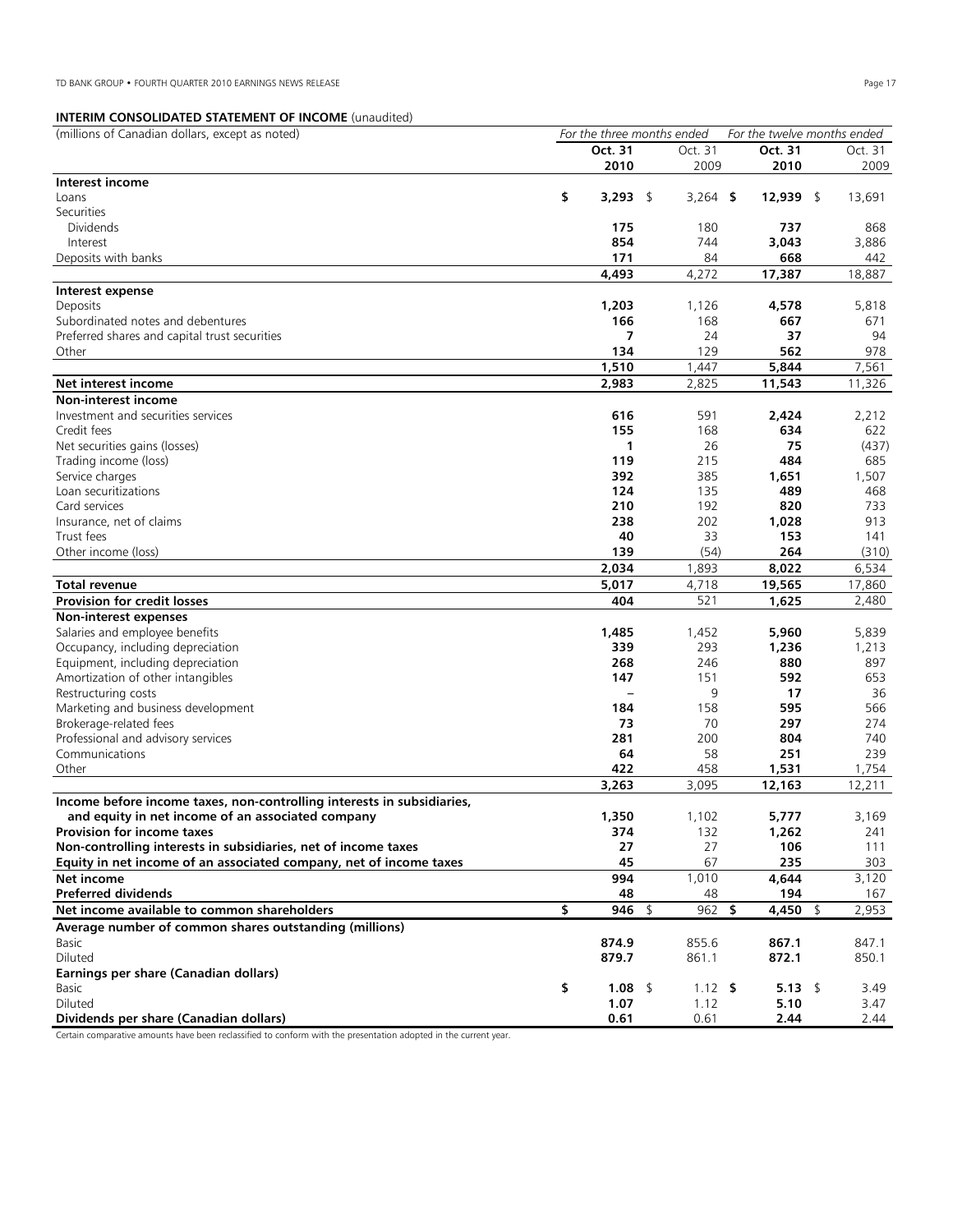# **INTERIM CONSOLIDATED STATEMENT OF CHANGES IN SHAREHOLDERS' EQUITY** (unaudited)

| (millions of Canadian dollars)                                                | For the three months ended |              | For the twelve months ended |                          |
|-------------------------------------------------------------------------------|----------------------------|--------------|-----------------------------|--------------------------|
|                                                                               | Oct. 31                    | Oct. 31      | Oct. 31                     | Oct. 31                  |
|                                                                               | 2010                       | 2009         | 2010                        | 2009                     |
| <b>Common shares</b>                                                          |                            |              |                             |                          |
| Balance at beginning of period                                                | \$<br>16,443 \$            | $15,118$ \$  | $15,357$ \$                 | 13,278                   |
| Proceeds from shares issued on exercise of stock options                      | 89                         | 112          | 521                         | 247                      |
| Shares issued as a result of dividend reinvestment plan                       | 144                        | 127          | 546                         | 451                      |
| Proceeds from issuance of new shares                                          |                            |              | 252                         | 1,381                    |
| Shares issued on acquisitions                                                 | 54                         |              | 54                          |                          |
| Balance at end of period                                                      | 16,730                     | 15,357       | 16.730                      | 15,357                   |
| <b>Preferred shares</b>                                                       |                            |              |                             |                          |
| Balance at beginning of period                                                | 3,395                      | 3,395        | 3,395                       | 1,875                    |
| Shares issued                                                                 |                            |              |                             | 1,520                    |
| Balance at end of period                                                      | 3,395                      | 3.395        | 3.395                       | 3,395                    |
| Treasury shares - common                                                      |                            |              |                             |                          |
| Balance at beginning of period                                                | (88)                       | (63)         | (15)                        | (79)                     |
| Purchase of shares                                                            | (512)                      | (619)        | (2, 158)                    | (1,756)                  |
| Sale of shares                                                                | 509                        | 667          | 2,082                       | 1,820                    |
| Balance at end of period                                                      | (91)                       | (15)         | (91)                        | (15)                     |
| Treasury shares - preferred                                                   |                            |              |                             |                          |
| Balance at beginning of period                                                |                            |              |                             |                          |
| Purchase of shares                                                            | (28)                       | (6)          | (63)                        | (6)                      |
| Sale of shares                                                                | 27                         | 6            | 62                          | 6                        |
| Balance at end of period                                                      | (1)                        | $\equiv$     | (1)                         | $\overline{\phantom{m}}$ |
| <b>Contributed surplus</b>                                                    |                            |              |                             |                          |
| Balance at beginning of period                                                | 313                        | 357          | 336                         | 392                      |
| Net premium (discount) on sale of treasury shares                             | 4                          | (3)          | 52                          | (27)                     |
| Stock options                                                                 | (12)                       | (18)         | (83)                        | (29)                     |
| Balance at end of period                                                      | 305                        | 336          | 305                         | 336                      |
| <b>Retained earnings</b>                                                      |                            |              |                             |                          |
| Balance at beginning of period                                                | 20,548                     | 18,192       | 18,632                      | 17,857                   |
| Net income due to reporting-period alignment of U.S. entities                 |                            |              |                             | 4                        |
| Transition adjustment on adoption of financial instruments amendments         |                            |              |                             | (59)                     |
| Net income                                                                    | 994                        | 1,010        | 4,644                       | 3,120                    |
| Common dividends                                                              | (534)                      | (522)        | (2, 118)                    | (2,075)                  |
| Preferred dividends                                                           | (48)                       | (48)         | (194)                       | (167)                    |
| Share issue expenses                                                          | (1)                        |              | (5)                         | (48)                     |
| Balance at end of period                                                      | 20,959                     | 18,632       | 20,959                      | 18,632                   |
| Accumulated other comprehensive income (loss)                                 |                            |              |                             |                          |
| Balance at beginning of period                                                | 725                        | 1,021        | 1,015                       | (1,649)                  |
| Other comprehensive income due to reporting-period alignment of U.S. entities |                            |              |                             | 329                      |
| Transition adjustment on adoption of financial instruments amendments         |                            |              |                             | 563                      |
| Other comprehensive income (loss) for the period                              | 280                        | (6)          | (10)                        | 1,772                    |
| Balance at end of period                                                      | 1,005                      | 1,015        | 1,005                       | 1,015                    |
| Retained earnings and accumulated other comprehensive income                  | 21,964                     | 19,647       | 21,964                      | 19,647                   |
| Total shareholders' equity                                                    | \$<br>42,302               | \$<br>38,720 | \$<br>42,302 \$             | 38,720                   |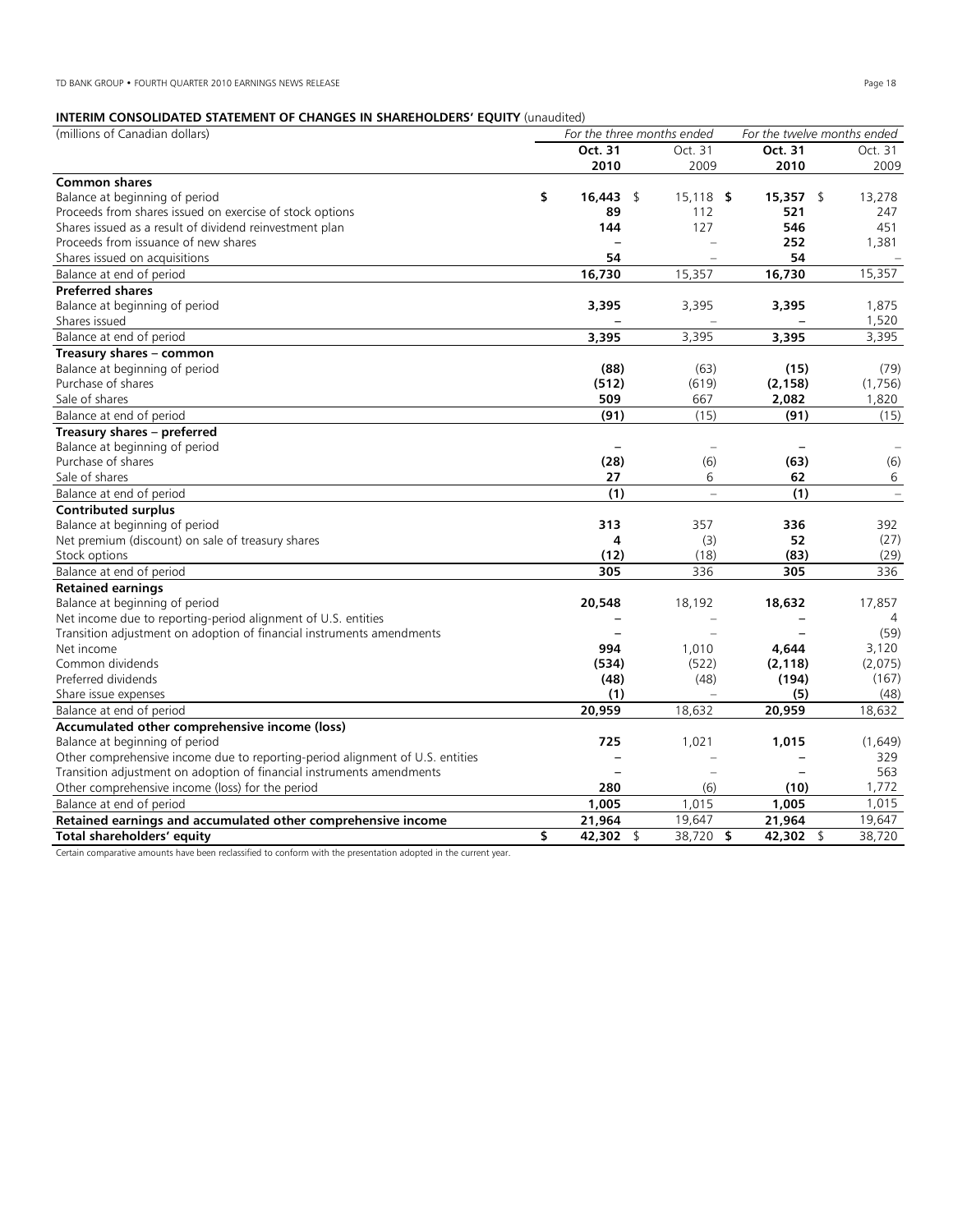## **INTERIM CONSOLIDATED STATEMENT OF COMPREHENSIVE INCOME** (unaudited)

| (millions of Canadian dollars)                                                                               | For the three months ended |         | For the twelve months ended |          |         |  |
|--------------------------------------------------------------------------------------------------------------|----------------------------|---------|-----------------------------|----------|---------|--|
|                                                                                                              |                            | Oct. 31 | Oct. 31                     | Oct. 31  | Oct. 31 |  |
|                                                                                                              |                            | 2010    | 2009                        | 2010     | 2009    |  |
| Net income                                                                                                   |                            | 994     | 1,010 \$                    | 4,644    | 3,120   |  |
| Other comprehensive income (loss), net of income taxes                                                       |                            |         |                             |          |         |  |
| Change in unrealized gains (losses) on available-for-sale securities, net of hedging activities <sup>1</sup> |                            | 214     | 347                         | 445      | 1.129   |  |
| Reclassification to earnings of net losses (gains) in respect of available-for-sale securities <sup>2</sup>  |                            | (5)     | 45                          | 9        | 257     |  |
| Net change in unrealized foreign currency translation gains (losses) on                                      |                            |         |                             |          |         |  |
| investments in subsidiaries, net of hedging activities <sup>3,4</sup>                                        |                            | (334)   | (349)                       | (1, 362) | (72)    |  |
| Change in net gains (losses) on derivatives designated as cash flow hedges <sup>5</sup>                      |                            | 613     | 300                         | 1,955    | 1.702   |  |
| Reclassification to earnings of net losses (gains) on cash flow hedges <sup>6</sup>                          |                            | (208)   | (1,057)                     | (1,244)  |         |  |
|                                                                                                              |                            | 280     | (6)                         | (10)     | 1,772   |  |
| Comprehensive income (loss) for the period                                                                   |                            | 1.274   | 1.004                       | 4,634    | 4.892   |  |

1 Net of income tax provision of \$111 million and \$229 million, respectively, for the three and twelve months ended October 31, 2010 (three and twelve months ended October 31, 2009 income tax provision of \$154 million and \$456 million, respectively).

<sup>2</sup> Net of income tax recovery of nil and \$5 million, respectively, for the three and twelve months ended October 31, 2010 (three and twelve months ended October 31, 2009 – income tax recovery of \$15 million and \$148 million, respectively).

<sup>3</sup> Net of income tax provision of \$35 million and \$316 million, respectively, for the three and twelve months ended October 31, 2010 (three and twelve months ended October 31, 2009 – income tax recovery of \$58 million and income tax provision of \$604 million, respectively).

4 Includes \$86 million and \$867 million of after-tax gains for the three and twelve months ended October 31, 2010, respectively, (three and twelve months ended October 31, 2009 – after-tax losses of \$26 million and after-tax gains of \$1,380 million, respectively), arising from hedges of the Bank's investment in foreign operations.<br><sup>5</sup> Net of income tax provision of \$245 million and \$865 million, respectively

income tax provision of \$153 million and \$828 million, respectively).

6 Net of income tax provision of \$79 million and \$447 million, respectively, for the three and twelve months ended October 31, 2010 (three and twelve months ended October 31, 2009 – income tax provision of \$154 million and \$552 million, respectively).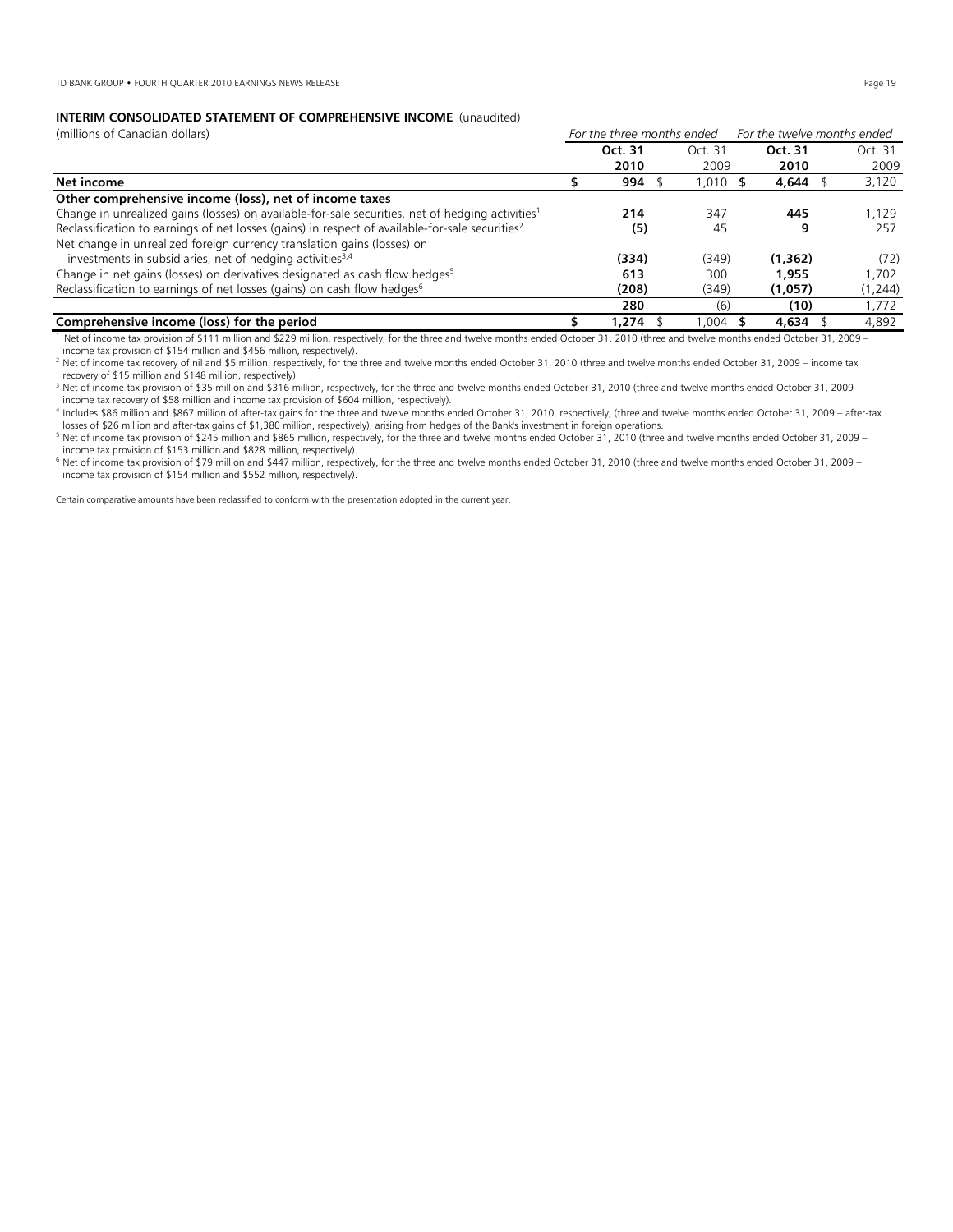# **INTERIM CONSOLIDATED STATEMENT OF CASH FLOWS** (unaudited)

|                                                                             | Oct. 31          | Oct. 31    | Oct. 31    | Oct. 31      |
|-----------------------------------------------------------------------------|------------------|------------|------------|--------------|
|                                                                             | 2010             | 2009       | 2010       | 2009         |
| Cash flows from (used in) operating activities                              |                  |            |            |              |
| Net income                                                                  | \$<br>994 \$     | $1,010$ \$ | 4,644 \$   | 3,120        |
| Adjustments to determine net cash flows from (used in) operating activities |                  |            |            |              |
| Provision for credit losses                                                 | 404              | 521        | 1,625      | 2,480        |
| Restructuring costs                                                         |                  | 9          | 17         | 36           |
| Depreciation                                                                | 185              | 166        | 601        | 600          |
| Amortization of other intangibles                                           | 147              | 151        | 592        | 653          |
| Net securities losses (gains)                                               | (1)              | (26)       | (75)       | 437          |
| Net gain on securitizations                                                 | (79)             | (87)       | (317)      | (321)        |
| Equity in net income of an associated company                               | (45)             | (67)       | (235)      | (303)        |
| Non-controlling interests                                                   | 27               | 27         | 106        | 111          |
| Future income taxes                                                         | 320              | 399        | 98         | 336          |
|                                                                             | (95)             | (426)      | 590        | 1,703        |
| Current income taxes receivable and payable                                 |                  |            | 20         | 224          |
| Interest receivable and payable                                             | 286              | 148        |            |              |
| Trading securities                                                          | (1, 144)         | (4, 564)   | (5, 222)   | 5,043        |
| Derivative assets                                                           | (3, 198)         | 7,929      | (2, 230)   | 33,880       |
| Derivative liabilities                                                      | 3,294            | (7, 384)   | 5,533      | (26, 137)    |
| Other                                                                       | (2, 222)         | 2,269      | (2, 498)   | 2,781        |
| Net cash from operating activities                                          | (1, 127)         | 75         | 3,249      | 24,643       |
| Cash flows from (used in) financing activities                              |                  |            |            |              |
| Change in deposits                                                          | (218)            | 2,556      | 26,645     | 14,319       |
| Change in securities sold short                                             | 636              | 5,202      | 6,054      | (877)        |
| Change in securities sold under repurchase agreements                       | 187              | 9,059      | 8,954      | (2,460)      |
| Repayment of subordinated notes and debentures                              | (35)             | (2)        | (35)       | (20)         |
| Liability for preferred shares and capital trust securities                 | 32               | (4)        | (863)      | $\mathbf{1}$ |
| Translation adjustment on subordinated notes and debentures issued in a     |                  |            |            |              |
| foreign currency and other                                                  | 157              | (34)       | 158        | (37)         |
| Common shares issued                                                        | 72               | 89         | 657        | 1,544        |
| Sale of treasury shares                                                     | 540              | 670        | 2,196      | 1,799        |
| Purchase of treasury shares                                                 | (540)            | (625)      | (2, 221)   | (1, 762)     |
| Dividends paid                                                              | (438)            | (443)      | (1,766)    | (1,791)      |
| Net proceeds from issuance of preferred shares                              |                  |            |            | 1,497        |
| Net cash from (used in) financing activities                                | 393              | 16,468     | 39,779     | 12,213       |
| Cash flows from (used in) investing activities                              |                  |            |            |              |
| Interest-bearing deposits with banks                                        | 1,341            | (3,621)    | (33)       | (6, 313)     |
| Activity in available-for-sale and held-to-maturity securities              |                  |            |            |              |
| Purchases                                                                   | (16, 660)        | (21, 804)  | (80, 778)  | (92, 331)    |
| Proceeds from maturities                                                    | 10,670           | 11,092     | 40,510     | 43,101       |
| Proceeds from sales                                                         | 7,127            | 6,723      | 23,731     | 33,022       |
| Net change in loans, net of securitizations                                 | (9,267)          | (14, 698)  | (25, 339)  | (51, 036)    |
| Proceeds from loan securitizations                                          | 4,160            | 6,585      | 15,580     | 27,491       |
| Net purchases of premises and equipment                                     | (498)            | (357)      | (770)      | (820)        |
| Securities purchased under reverse repurchase agreements                    |                  | (534)      | (17, 710)  |              |
|                                                                             | 2,350            |            |            | 10,275       |
| Net cash acquired from acquisitions                                         | 1,125            |            | 2,024      |              |
| Net cash used in investing activities                                       | 348              | (16, 614)  | (42, 785)  | (36, 611)    |
| Effect of exchange rate changes on cash and cash equivalents                | (9)              | 8          | (83)       | (159)        |
| Net increase (decrease) in cash and cash equivalents                        | (395)            | (63)       | 160        | 86           |
| Impact due to reporting-period alignment of U.S. entities                   |                  |            |            | (189)        |
| Cash and cash equivalents at beginning of period                            | 2,969            | 2,477      | 2,414      | 2,517        |
| Cash and cash equivalents at end of period, represented by cash and         |                  |            |            |              |
| due from banks                                                              | \$<br>$2,574$ \$ | $2,414$ \$ | $2,574$ \$ | 2,414        |
| Supplementary disclosure of cash flow information                           |                  |            |            |              |
| Amount of interest paid during the period                                   | \$<br>$1,128$ \$ | $1,172$ \$ | $5,865$ \$ | 8,337        |
| Amount of income taxes paid (refunded) during the period                    | 334              | (230)      | 917        | (1, 198)     |

Certain comparative amounts have been reclassified to conform with the presentation adopted in the current year.

(millions of Canadian dollars) *For the three months ended For the twelve months ended*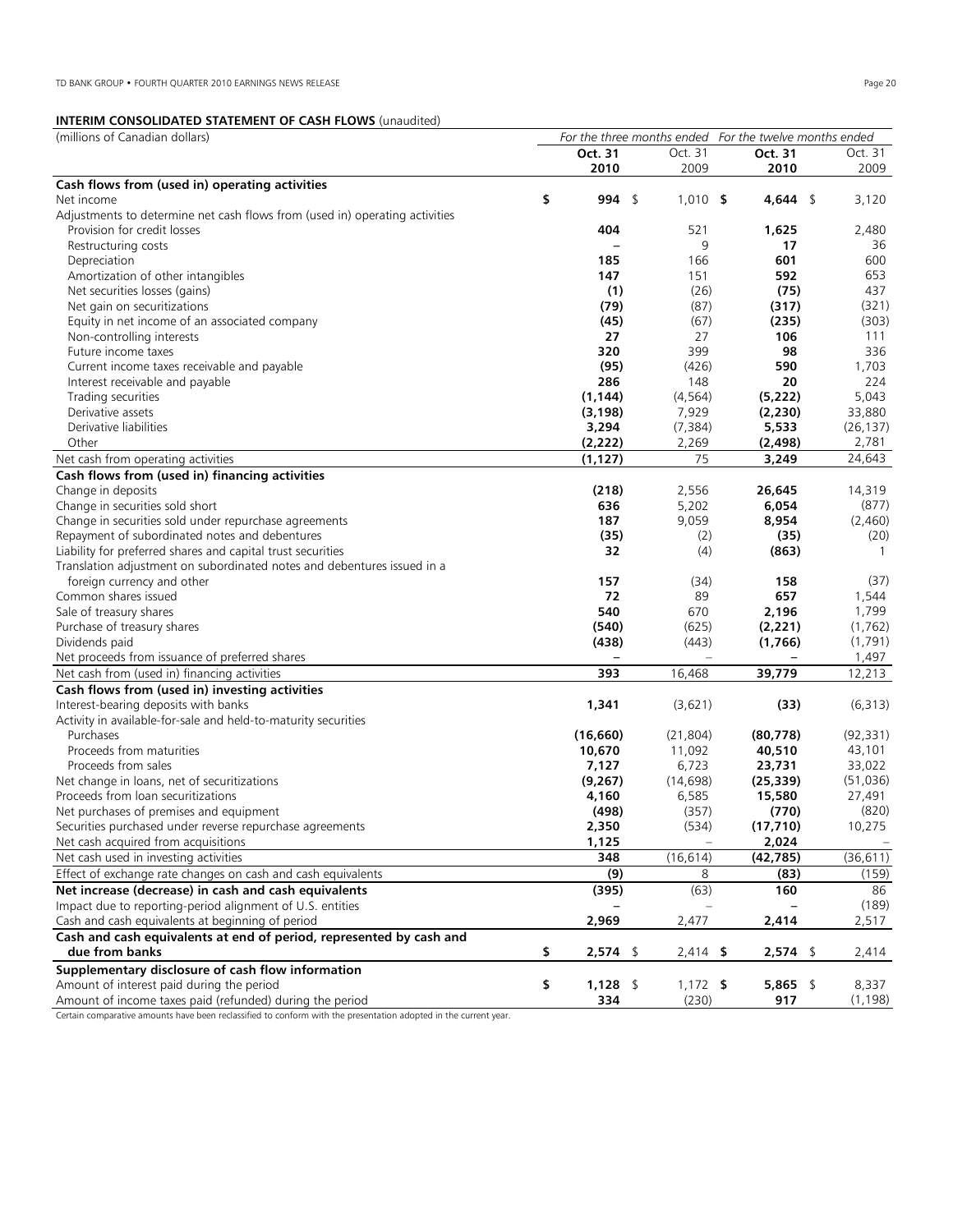# **Appendix A – Segmented Information**

The Bank's operations and activities are organized around four key business segments: Canadian Personal and Commercial Banking, Wealth Management, U.S. Personal and Commercial Banking, and Wholesale Banking. The Bank's other activities are grouped into the Corporate segment. Results for these segments for the three and twelve months ended October 31 are presented in the following tables:

| <b>Results by Business Segment</b>                                                                                                                                                                                                                                                                                                                                                                                                                                                                                                                |                          |                      |      |                   |               |                   |     |            |                      |      |            |                    |                            |                                                 |                              |                |                             |
|---------------------------------------------------------------------------------------------------------------------------------------------------------------------------------------------------------------------------------------------------------------------------------------------------------------------------------------------------------------------------------------------------------------------------------------------------------------------------------------------------------------------------------------------------|--------------------------|----------------------|------|-------------------|---------------|-------------------|-----|------------|----------------------|------|------------|--------------------|----------------------------|-------------------------------------------------|------------------------------|----------------|-----------------------------|
| (millions of Canadian dollars)                                                                                                                                                                                                                                                                                                                                                                                                                                                                                                                    |                          |                      |      |                   |               |                   |     |            |                      |      |            |                    |                            |                                                 | For the three months ended   |                |                             |
|                                                                                                                                                                                                                                                                                                                                                                                                                                                                                                                                                   | <b>Canadian Personal</b> |                      |      |                   |               |                   |     |            | <b>U.S. Personal</b> |      |            |                    |                            |                                                 |                              |                |                             |
|                                                                                                                                                                                                                                                                                                                                                                                                                                                                                                                                                   |                          | and Commercial       |      |                   |               | Wealth            |     |            | and Commercial       |      |            | Wholesale          |                            |                                                 |                              |                |                             |
|                                                                                                                                                                                                                                                                                                                                                                                                                                                                                                                                                   |                          | <b>Banking</b>       |      |                   |               | Management        |     |            | <b>Banking</b>       |      |            | <b>Banking</b>     |                            | Corporate                                       |                              |                | <b>Total</b>                |
|                                                                                                                                                                                                                                                                                                                                                                                                                                                                                                                                                   | Oct. 31                  | Oct. 31              |      | Oct. 31           |               | Oct. 31           |     | Oct. 31    | Oct. 31              |      | Oct. 31    | Oct. 31            | Oct. 31                    | Oct. 31                                         | Oct. 31                      |                | Oct. 31                     |
|                                                                                                                                                                                                                                                                                                                                                                                                                                                                                                                                                   | 2010                     | 2009                 |      | 2010              |               | 2009              |     | 2010       | 2009 1,2             |      | 2010       | 2009               | 2010                       | 2009                                            | 2010                         |                | 2009                        |
| Net interest income                                                                                                                                                                                                                                                                                                                                                                                                                                                                                                                               | \$<br>1,854              | \$<br>$1,668$ \$     |      | 97                | $\mathsf{\$}$ | 67                | \$  | 962        | \$<br>840            | \$   | 416 \$     | 579                | \$<br>$(346)$ \$           | $(329)$ \$                                      | 2,983                        | \$             | 2,825                       |
| Non-interest income                                                                                                                                                                                                                                                                                                                                                                                                                                                                                                                               | 814                      | 766                  |      | 542               |               | 520               |     | 257        | 273                  |      | 261        | 307                | 160                        | 27                                              | 2,034                        |                | 1,893                       |
| Total revenue                                                                                                                                                                                                                                                                                                                                                                                                                                                                                                                                     | 2.668                    | 2.434                |      | 639               |               | 587               |     | 1.219      | 1.113                |      | 677        | 886                | (186)                      | (302)                                           | 5,017                        |                | 4,718                       |
| Provision for (reversal of)                                                                                                                                                                                                                                                                                                                                                                                                                                                                                                                       |                          |                      |      |                   |               |                   |     |            |                      |      |            |                    |                            |                                                 |                              |                |                             |
| credit losses                                                                                                                                                                                                                                                                                                                                                                                                                                                                                                                                     | 239                      | 313                  |      |                   |               |                   |     | 146        | 216                  |      | 23         | 7                  | (4)                        | (15)                                            | 404                          |                | 521                         |
| Non-interest expenses                                                                                                                                                                                                                                                                                                                                                                                                                                                                                                                             | 1,331                    | 1,226                |      | 468               |               | 444               |     | 763        | 806                  |      | 324        | 347                | 377                        | 272                                             | 3,263                        |                | 3,095                       |
| Income (loss) before                                                                                                                                                                                                                                                                                                                                                                                                                                                                                                                              |                          |                      |      |                   |               |                   |     |            |                      |      |            |                    |                            |                                                 |                              |                |                             |
| income taxes                                                                                                                                                                                                                                                                                                                                                                                                                                                                                                                                      | 1,098                    | 895                  |      | 171               |               | 143               |     | 310        | 91                   |      | 330        | 532                | (559)                      | (559)                                           | 1,350                        |                | 1,102                       |
| Provision for (recovery of)                                                                                                                                                                                                                                                                                                                                                                                                                                                                                                                       |                          |                      |      |                   |               |                   |     |            |                      |      |            |                    |                            |                                                 |                              |                |                             |
| income taxes                                                                                                                                                                                                                                                                                                                                                                                                                                                                                                                                      | 325                      | 273                  |      | 53                |               | 46                |     | 45         | (31)                 |      | 235        | 160                | (284)                      | (316)                                           | 374                          |                | 132                         |
| Non-controlling interests                                                                                                                                                                                                                                                                                                                                                                                                                                                                                                                         |                          |                      |      |                   |               |                   |     |            |                      |      |            |                    |                            |                                                 |                              |                |                             |
| in subsidiaries, net of                                                                                                                                                                                                                                                                                                                                                                                                                                                                                                                           |                          |                      |      |                   |               |                   |     |            |                      |      |            |                    |                            |                                                 |                              |                |                             |
| income taxes                                                                                                                                                                                                                                                                                                                                                                                                                                                                                                                                      |                          |                      |      |                   |               |                   |     |            |                      |      |            |                    | 27                         | 27                                              | 27                           |                | 27                          |
| Equity in net income of an                                                                                                                                                                                                                                                                                                                                                                                                                                                                                                                        |                          |                      |      |                   |               |                   |     |            |                      |      |            |                    |                            |                                                 |                              |                |                             |
| associated company,                                                                                                                                                                                                                                                                                                                                                                                                                                                                                                                               |                          |                      |      |                   |               |                   |     |            |                      |      |            |                    |                            |                                                 |                              |                |                             |
| net of income taxes                                                                                                                                                                                                                                                                                                                                                                                                                                                                                                                               |                          |                      |      | 33                |               | 59                |     |            |                      |      |            |                    | 12                         | 8                                               | 45                           |                | 67                          |
| Net income (loss)                                                                                                                                                                                                                                                                                                                                                                                                                                                                                                                                 | \$<br>773                | \$<br>622            | - \$ | 151               | $\sqrt{2}$    | 156 \$            |     | 265        | \$<br>122            | -\$  | $95$ \$    | 372 \$             | $(290)$ \$                 | $(262)$ \$                                      | 994                          | \$             | 1,010                       |
| <b>Total assets (billions of</b>                                                                                                                                                                                                                                                                                                                                                                                                                                                                                                                  |                          |                      |      |                   |               |                   |     |            |                      |      |            |                    |                            |                                                 |                              |                |                             |
| <b>Canadian dollars)</b>                                                                                                                                                                                                                                                                                                                                                                                                                                                                                                                          |                          |                      |      |                   |               |                   |     |            |                      |      |            |                    |                            |                                                 |                              |                |                             |
| Balance sheet                                                                                                                                                                                                                                                                                                                                                                                                                                                                                                                                     | \$<br>198.1              | \$<br>183.3          | - \$ | $20.8$ \$         |               | 20.6              | -\$ | 179.6 \$   | 153.8                | - \$ | 188.8      | \$<br>164.9 \$     | 32.2 \$                    | 34.6<br>- \$                                    | 619.5 \$                     |                | 557.2                       |
| Securitized <sup>3</sup>                                                                                                                                                                                                                                                                                                                                                                                                                                                                                                                          | 65.6                     | 57.6                 |      |                   |               |                   |     |            |                      |      | 4.0        | 4.1                | (19.0)                     | (13.7)                                          | 50.6                         |                | 48.0                        |
|                                                                                                                                                                                                                                                                                                                                                                                                                                                                                                                                                   |                          |                      |      |                   |               |                   |     |            |                      |      |            |                    |                            |                                                 |                              |                |                             |
|                                                                                                                                                                                                                                                                                                                                                                                                                                                                                                                                                   |                          |                      |      |                   |               |                   |     |            |                      |      |            |                    |                            |                                                 |                              |                | For the twelve months ended |
| Net interest income                                                                                                                                                                                                                                                                                                                                                                                                                                                                                                                               | \$<br>7,134 \$           | $6,348$ \$           |      | 336 \$            |               | 270               | \$  | 3,579 \$   | 3,607                |      | \$1,815    | \$<br>2,488        | \$                         | $(1,321)$ \$ $(1,387)$ \$ 11,543 \$             |                              |                | 11,326                      |
| Non-interest income                                                                                                                                                                                                                                                                                                                                                                                                                                                                                                                               | 3,237                    | 3,101                |      | 2,121             |               | 1,935             |     | 1,180      | 1,117                |      | 1,059      | 733                | 425                        | (352)                                           | 8,022                        |                | 6,534                       |
| Total revenue                                                                                                                                                                                                                                                                                                                                                                                                                                                                                                                                     | 10,371                   | 9,449                |      | 2,457             |               | 2,205             |     | 4,759      | 4,724                |      | 2,874      | 3,221              | (896)                      | (1,739)                                         | 19,565                       |                | 17,860                      |
| Provision for (reversal of)                                                                                                                                                                                                                                                                                                                                                                                                                                                                                                                       |                          |                      |      |                   |               |                   |     |            |                      |      |            |                    |                            |                                                 |                              |                |                             |
| credit losses                                                                                                                                                                                                                                                                                                                                                                                                                                                                                                                                     | 1,046                    | 1,155                |      |                   |               |                   |     | 646        | 948                  |      | 25         | 164                | (92)                       | 213                                             | 1,625                        |                | 2,480                       |
| Non-interest expenses                                                                                                                                                                                                                                                                                                                                                                                                                                                                                                                             | 4,934                    | 4,725                |      | 1,813             |               | 1,701             |     | 2,910      | 3,213                |      | 1,395      | 1,417              | 1,111                      | 1,155                                           | 12,163                       |                | 12,211                      |
| Income (loss) before                                                                                                                                                                                                                                                                                                                                                                                                                                                                                                                              |                          |                      |      |                   |               |                   |     |            |                      |      |            |                    |                            |                                                 |                              |                |                             |
| income taxes                                                                                                                                                                                                                                                                                                                                                                                                                                                                                                                                      | 4,391                    | 3,569                |      | 644               |               | 504               |     | 1,203      | 563                  |      | 1,454      | 1,640              | (1, 915)                   | (3, 107)                                        | 5,777                        |                | 3,169                       |
| Provision for (recovery of)                                                                                                                                                                                                                                                                                                                                                                                                                                                                                                                       |                          |                      |      |                   |               |                   |     |            |                      |      |            |                    |                            |                                                 |                              |                |                             |
|                                                                                                                                                                                                                                                                                                                                                                                                                                                                                                                                                   |                          |                      |      |                   |               |                   |     |            |                      |      |            |                    |                            |                                                 |                              |                | 241                         |
|                                                                                                                                                                                                                                                                                                                                                                                                                                                                                                                                                   |                          |                      |      |                   |               |                   |     |            |                      |      |            |                    |                            |                                                 |                              |                |                             |
|                                                                                                                                                                                                                                                                                                                                                                                                                                                                                                                                                   |                          |                      |      |                   |               |                   |     |            |                      |      |            |                    |                            |                                                 |                              |                |                             |
|                                                                                                                                                                                                                                                                                                                                                                                                                                                                                                                                                   |                          |                      |      |                   |               |                   |     |            |                      |      |            |                    |                            |                                                 |                              |                | 111                         |
|                                                                                                                                                                                                                                                                                                                                                                                                                                                                                                                                                   |                          |                      |      |                   |               |                   |     |            |                      |      |            |                    |                            |                                                 |                              |                |                             |
|                                                                                                                                                                                                                                                                                                                                                                                                                                                                                                                                                   |                          |                      |      |                   |               |                   |     |            |                      |      |            |                    |                            |                                                 |                              |                |                             |
|                                                                                                                                                                                                                                                                                                                                                                                                                                                                                                                                                   |                          |                      |      |                   |               |                   |     |            |                      |      |            |                    |                            |                                                 |                              |                | 303                         |
|                                                                                                                                                                                                                                                                                                                                                                                                                                                                                                                                                   |                          |                      |      |                   |               |                   |     |            |                      |      |            |                    |                            |                                                 |                              |                | 3,120                       |
| income taxes<br>Non-controlling interests<br>in subsidiaries, net of<br>income taxes<br>Equity in net income of an<br>associated company,<br>net of income taxes<br>Net income (loss)<br>Commencing the third quarter ended July 31, 2008, the results of U.S. Personal and Commercial Banking include Commerce.<br><sup>2</sup> As explained in Note 1, effective the second quarter ended April 30, 2009, as a result of the alignment of reporting period of U.S. entities, TD Bank, N.A., which currently operates as TD Bank, America's Most | \$<br>1,296<br>3,095     | \$<br>1,097<br>2,472 | \$   | 197<br>194<br>641 | \$            | 159<br>252<br>597 | \$  | 230<br>973 | \$<br>(70)<br>633    | \$   | 588<br>866 | \$<br>503<br>1,137 | \$<br>(1,049)<br>106<br>41 | (1,448)<br>111<br>51<br>$(931)$ \$ $(1,719)$ \$ | 1,262<br>106<br>235<br>4,644 | $\mathfrak{L}$ |                             |

Convenient Bank, is consolidated using the same period as the Bank.

 $\beta$  Securitized assets continue to be reported under the segments the original loans originated from.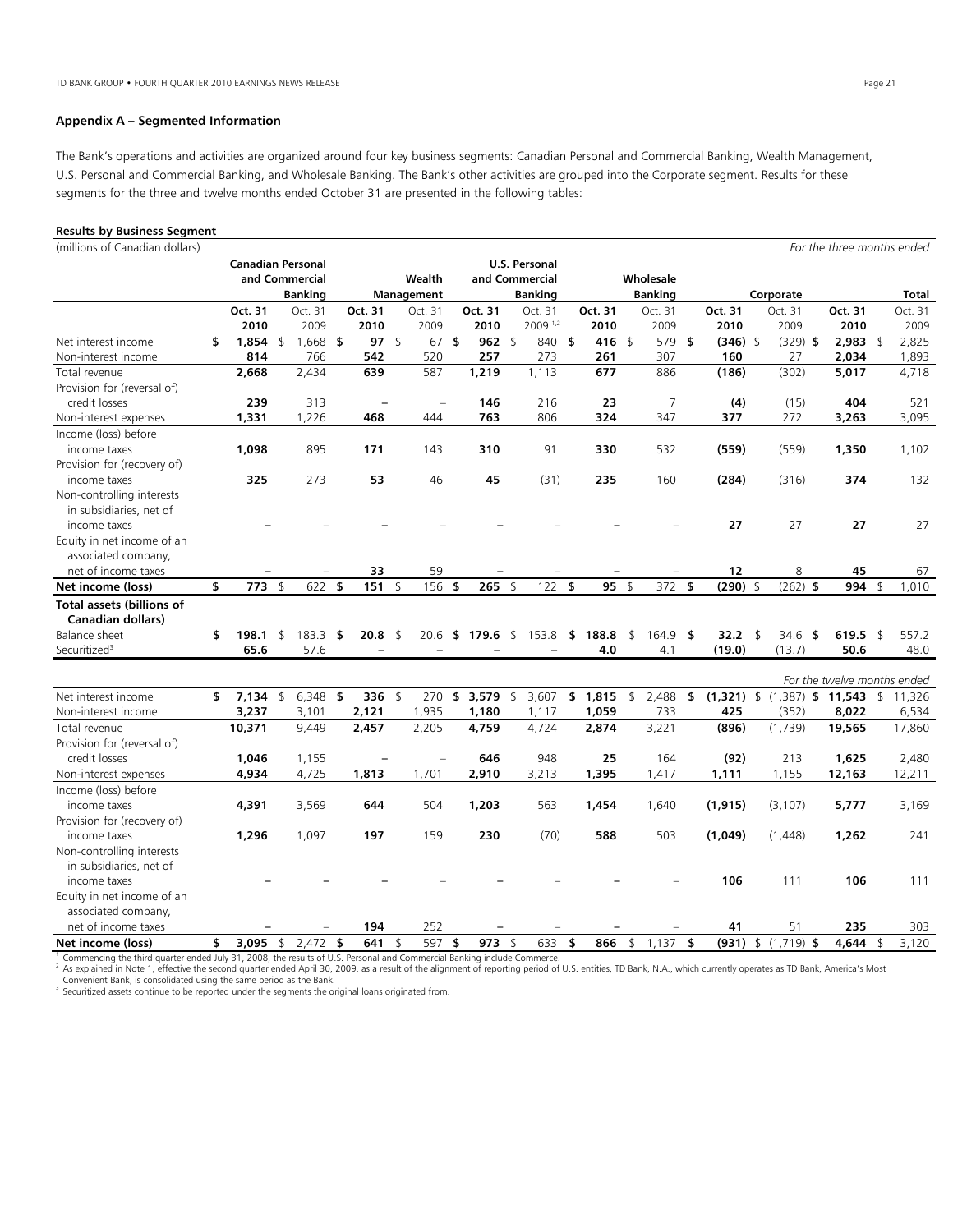# **SHAREHOLDER AND INVESTOR INFORMATION**

#### **Shareholder Services**

| If you:                                                                                                                                                        | And your inquiry relates to:                                                                                                                                                                                                                                                                                  | Please contact:                                                                                                                                                                                                                                                                                                                                                                                              |
|----------------------------------------------------------------------------------------------------------------------------------------------------------------|---------------------------------------------------------------------------------------------------------------------------------------------------------------------------------------------------------------------------------------------------------------------------------------------------------------|--------------------------------------------------------------------------------------------------------------------------------------------------------------------------------------------------------------------------------------------------------------------------------------------------------------------------------------------------------------------------------------------------------------|
| Are a registered shareholder (your name<br>appears on your TD share certificate)                                                                               | Missing dividends, lost share certificates, estate<br>questions, address changes to the share register,<br>dividend bank account changes, the dividend<br>reinvestment plan, eliminating duplicate mailings of<br>shareholder materials or stopping (and resuming)<br>receiving Annual and Quarterly Reports. | <b>Transfer Agent</b><br>CIBC Mellon Trust Company<br>P.O. Box 7010<br>Adelaide Street Postal Station<br>Toronto, ON M5C 2W9<br>416-643-5500<br>or toll-free at 1-800-387-0825<br>inquiries@cibcmellon.com or www.cibcmellon.com                                                                                                                                                                             |
| Hold your TD shares through the<br><b>Direct Registration System</b><br>in the United States                                                                   | Missing dividends, lost share certificates, estate<br>questions, address changes to the share register,<br>eliminating duplicate mailings of shareholder materials P.O. Box 358015<br>or stopping (and resuming) receiving Annual and<br>Quarterly Reports.                                                   | <b>Co-Transfer Agent and Registrar</b><br><b>BNY Mellon Shareowner Services</b><br>Pittsburgh, Pennsylvania 15252-8015<br>$\Omega$ r<br>480 Washington Boulevard<br>Jersey City, New Jersey 07310<br>1-866-233-4836<br>TDD for hearing impaired: 1-800-231-5469<br>Shareholders outside of U.S.: 201-680-6578<br>TDD Shareholders outside of U.S.: 201-680-6610<br>www.bnymellon.com/shareowner/equityaccess |
| <b>Beneficially own</b> TD shares that are held in<br>the name of an intermediary, such as a bank,<br>a trust company, a securities broker or<br>other nominee | Your TD shares, including questions regarding the<br>dividend reinvestment plan and mailings of<br>shareholder materials                                                                                                                                                                                      | Your intermediary                                                                                                                                                                                                                                                                                                                                                                                            |

For all other shareholder inquiries, please contact TD Shareholder Relations at 416-944-6367 or 1-866-756-8936 or email tdshinfo@td.com. Please note that by leaving us an e-mail or voicemail message you are providing your consent for us to forward your inquiry to the appropriate party for response.

## Annual Report on Form 40-F (U.S.)

A copy of the Bank's annual report on Form 40-F for fiscal 2010 will be filed with the Securities and Exchange Commission later today and will be available at http://www.td.com. You may obtain a printed copy of the Bank's annual report on Form 40-F for fiscal 2010 free of charge upon request to TD Shareholder Relations at 416-944-6367 or 1-866-756-8936 or e-mail: tdshinfo@td.com.

General Information Contact Corporate & Public Affairs: 416-982-8578

Products and services: Contact TD Canada Trust, 24 hours a day, seven days a week: 1-866-567-8888 French: 1-866-233-2323 Cantonese/Mandarin: 1-800-328-3698 Telephone device for the deaf: 1-800-361-1180

Internet website: http://www.td.com Internet e-mail: customer.service@td.com

# **Access to Quarterly Results Materials**

Interested investors, the media and others may view this fourth quarter earnings news release, results slides, supplementary financial information, and the 2010 Consolidated Financial Statements and Notes and the 2010 Management's Discussion and Analysis documents on the TD website at www.td.com/investor/qr\_2010.jsp.